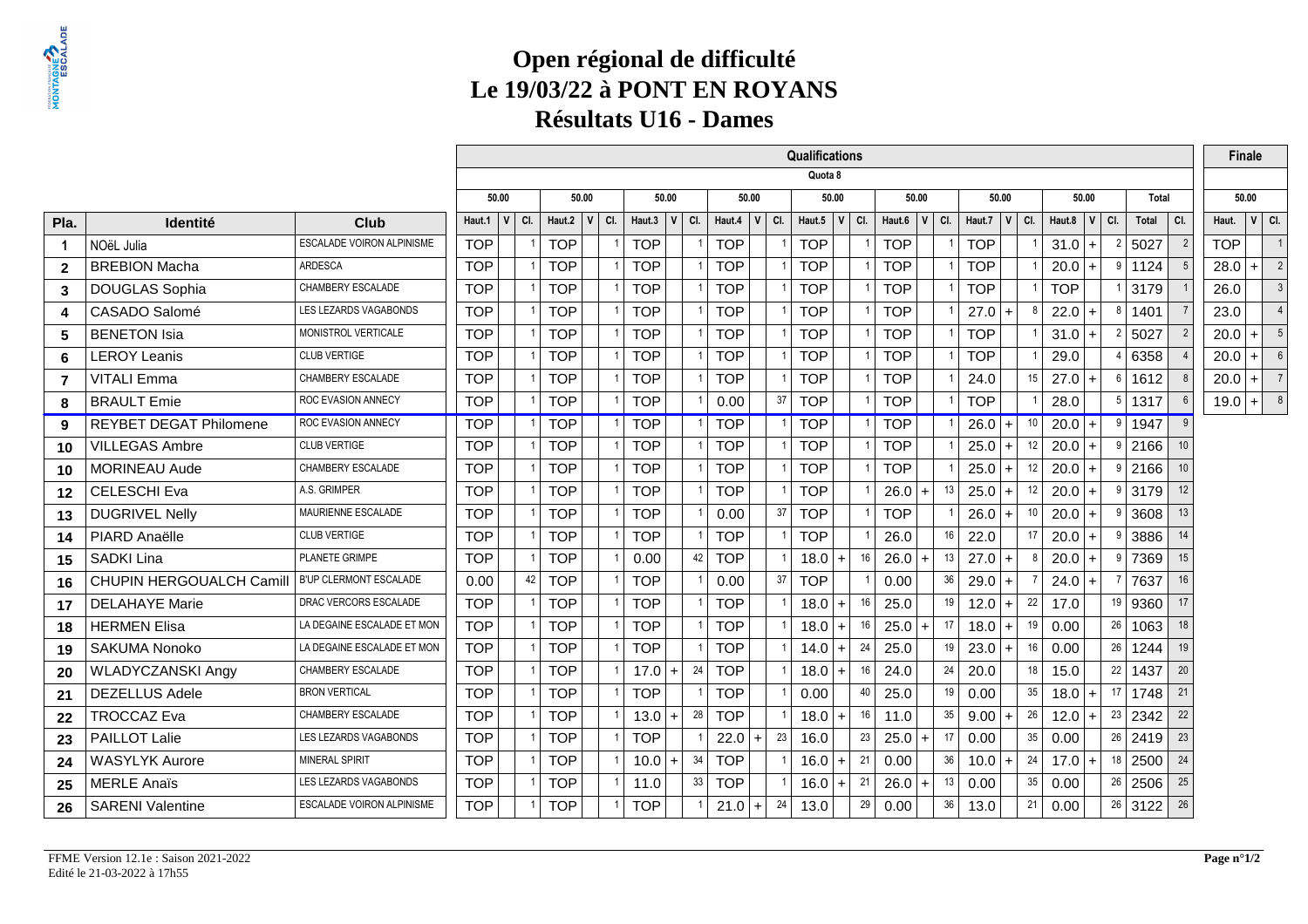#### **Open régional de difficulté Le 19/03/22 à PONT EN ROYANSRésultats U16 - Dames**

|      |                                  |                                  |            |       |     |                  |    |              |            |     |                  |       |    | <b>Qualifications</b> |              |     |        |                |    |        |           |     |                  |       |    |           |     |       | <b>Finale</b> |  |
|------|----------------------------------|----------------------------------|------------|-------|-----|------------------|----|--------------|------------|-----|------------------|-------|----|-----------------------|--------------|-----|--------|----------------|----|--------|-----------|-----|------------------|-------|----|-----------|-----|-------|---------------|--|
|      |                                  |                                  |            |       |     |                  |    |              |            |     |                  |       |    | Quota 8               |              |     |        |                |    |        |           |     |                  |       |    |           |     |       |               |  |
|      |                                  |                                  |            | 50.00 |     | 50.00            |    |              | 50.00      |     |                  | 50.00 |    | 50.00                 |              |     | 50.00  |                |    | 50.00  |           |     |                  | 50.00 |    | Total     |     |       | 50.00         |  |
| Pla. | <b>Identité</b>                  | <b>Club</b>                      | Haut.1     |       | CI. | Haut.2 $ V $ Cl. |    | Haut.3 $ V $ |            | CI. | Haut.4 $ V $ Cl. |       |    | Haut.5                | $\mathbf{V}$ | CI. | Haut.6 | $ V $ CI.      |    | Haut.7 | $ V $ CI. |     | Haut.8 $ V $ Cl. |       |    | Total     | CI. | Haut. | $ V $ CI.     |  |
| 27   | <b>BOET Léna</b>                 | <b>C.A.F. HORIZON VERTICAL</b>   | <b>TOP</b> |       |     | <b>TOP</b>       |    | 21.0         |            | 23  | <b>TOP</b>       |       |    | 14.0                  |              | 27  | 24.0   |                | 24 | 0.00   |           | 35  | 0.00             |       |    | $26$ 3132 | 27  |       |               |  |
| 28   | <b>BERTINATTI Eulalie</b>        | <b>ESCALADE VOIRON ALPINISME</b> | <b>TOP</b> |       |     | <b>TOP</b>       |    | <b>TOP</b>   |            |     | 20.0             |       | 27 | 14.0                  | $+$          | 24  | 0.00   |                | 36 | 9.00   | $+$       | 26  | 0.00             |       |    | $26$ 3479 | 28  |       |               |  |
| 29   | <b>BOUKANDJA BATHOL Lisette</b>  | <b>ESCAPADE CLUB ROMANAIS PE</b> | <b>TOP</b> |       |     | <b>TOP</b>       |    | 10.0         | $+$        | 34  | 5.00             |       | 36 | 14.0                  | $+$          | 24  | 24.0   |                | 23 | 13.0   |           | -20 | 12.0             |       | 24 | 3861      | 29  |       |               |  |
| 30   | <b>JACQUA MEDJAHED Thilleli</b>  | ESCAPADE CLUB ROMANAIS PE        | <b>TOP</b> |       |     | <b>TOP</b>       |    | 15.0         |            | 26  | 0.00             |       | 37 | 5.00                  | $+$          | 38  | 25.0   |                | 19 | 10.0   |           | -24 | $15.0 +$         |       | 21 | 4185      | 30  |       |               |  |
| 31   | <b>BRUYERE Manon</b>             | C.E.S.A.M.                       | <b>TOP</b> |       |     | <b>TOP</b>       |    | $14.0 +$     |            | 27  | 21.0             | $+$   | 24 | 11.0                  | $+$          | -32 | 22.0   | $\ddot{}$      | 27 | 9.00   | $+$       | 26  | 0.00             |       | 26 | 4932      | 31  |       |               |  |
| 32   | PINEL Jeanne                     | MONISTROL VERTICALE              | <b>TOP</b> |       |     | <b>TOP</b>       |    | 13.0         |            | 30  | 20.0             |       | 27 | 13.0                  | $+$          | 28  | 24.0   |                | 24 | 9.00   |           | 30  | 0.00             |       | 26 | 5056      | 32  |       |               |  |
| 33   | <b>MORTEO Lison</b>              | C.A.F. HORIZON VERTICAL          | <b>TOP</b> |       |     | <b>TOP</b>       |    | 7.00         | $\ddot{+}$ | 37  | 16.0             | $+$   | 32 | 12.0                  |              | 30  | 0.00   |                | 36 | 9.00   |           | 26  | 16.0             |       | 20 | 5742      | 33  |       |               |  |
| 34   | LE MOAL LEFEUVRE Zia             | <b>BRON VERTICAL</b>             | <b>TOP</b> |       |     | <b>TOP</b>       |    | 17.0         |            | 25  | 17.0             | $+$   | 29 | 0.00                  |              | 40  | 22.0   |                | 28 | 0.00   |           | 35  | 12.0             |       | 24 | 5842      | 34  |       |               |  |
| 35   | <b>MONTBOBIER Maelia</b>         | ALBANAIS VERTICAL                | <b>TOP</b> |       |     | <b>TOP</b>       |    | $13.0 +$     |            | 28  | 21.0             | $+$   | 24 | 0.00                  |              | 40  | 0.00   |                | 36 | 12.0   | $+$       | 22  | 0.00             |       |    | 26 6050   | 35  |       |               |  |
| 36   | <b>CHAZELET Nais</b>             | MONISTROL VERTICALE              | <b>TOP</b> |       |     | <b>TOP</b>       |    | 13.0         |            | 30  | 15.0             |       | 33 | 11.0                  | $+$          | 32  | 22.0   |                | 28 | 0.00   |           | 35  | 0.00             |       | 26 | 7382      | 36  |       |               |  |
| 37   | NICAUD GUINAND Lili              | MONISTROL VERTICALE              | <b>TOP</b> |       |     | <b>TOP</b>       |    | 7.00         | $+$        | 37  | $17.0 +$         |       | 29 | $11.0$ +              |              | 32  | 19.0   |                | 30 | 2.00   |           | 33  | 0.00             |       |    | $26$ 7468 | 37  |       |               |  |
| 38   | <b>MOREL Perrine</b>             | <b>ESCAPADE CLUB ROMANAIS PE</b> | <b>TOP</b> |       |     | <b>TOP</b>       |    | $6.00 +$     |            | 39  | 17.0             |       | 31 | 12.0                  |              | 30  | 19.0   |                | 30 | 0.00   |           | 35  | 0.00             |       |    | 26 7978   | 38  |       |               |  |
| 39   | <b>BROSSON Louison</b>           | MAURIENNE ESCALADE               | <b>TOP</b> |       |     | <b>TOP</b>       |    | 13.0         |            | 30  | 14.0             |       | 35 | 6.00                  | $+$          | 37  | 0.00   |                | 36 | 0.00   |           | 35  | 0.00             |       |    | 26 9277   | 39  |       |               |  |
| 40   | <b>VAN LANDER Elisa</b>          | C.E.S.A.M.                       | <b>TOP</b> |       |     | 20.0             | 40 | 10.0         | $+$        | 34  | 0.00             |       | 37 | 11.0                  | $+$          | 32  | 19.0   |                | 30 | 5.00   |           | 32  | 0.00             |       | 26 | 1161      | 40  |       |               |  |
| 41   | <b>ZIEGLER Maïly</b>             | DRAC VERCORS ESCALADE            | <b>TOP</b> |       |     | 12.0             | 42 | 6.00         |            | 41  | 14.0             | $+$   | 34 | 11.0                  | $+$          | 32  | 17.0   |                | 34 | 7.00   |           | 31  | 0.00             |       | 26 | 1223      |     |       |               |  |
| 42   | <b>BOULEY-FERREIRA Clémentin</b> | C.E.S.A.M.                       | <b>TOP</b> |       |     | 20.0             | 40 | $6.00 +$     |            | 39  | 0.00             |       | 37 | 5.00                  | $+$          | 38  | 17.0   | $\overline{+}$ | 33 | 2.00   | $+$       | 33  | 0.00             |       | 26 | 1385      | 42  |       |               |  |

Nb Inscrit = 42, Nb Absent = 0, Nb Abandon = 0, Nb Disqualifié = 0

Le Juge :

Le Président du Jury : Dominique GARZUEL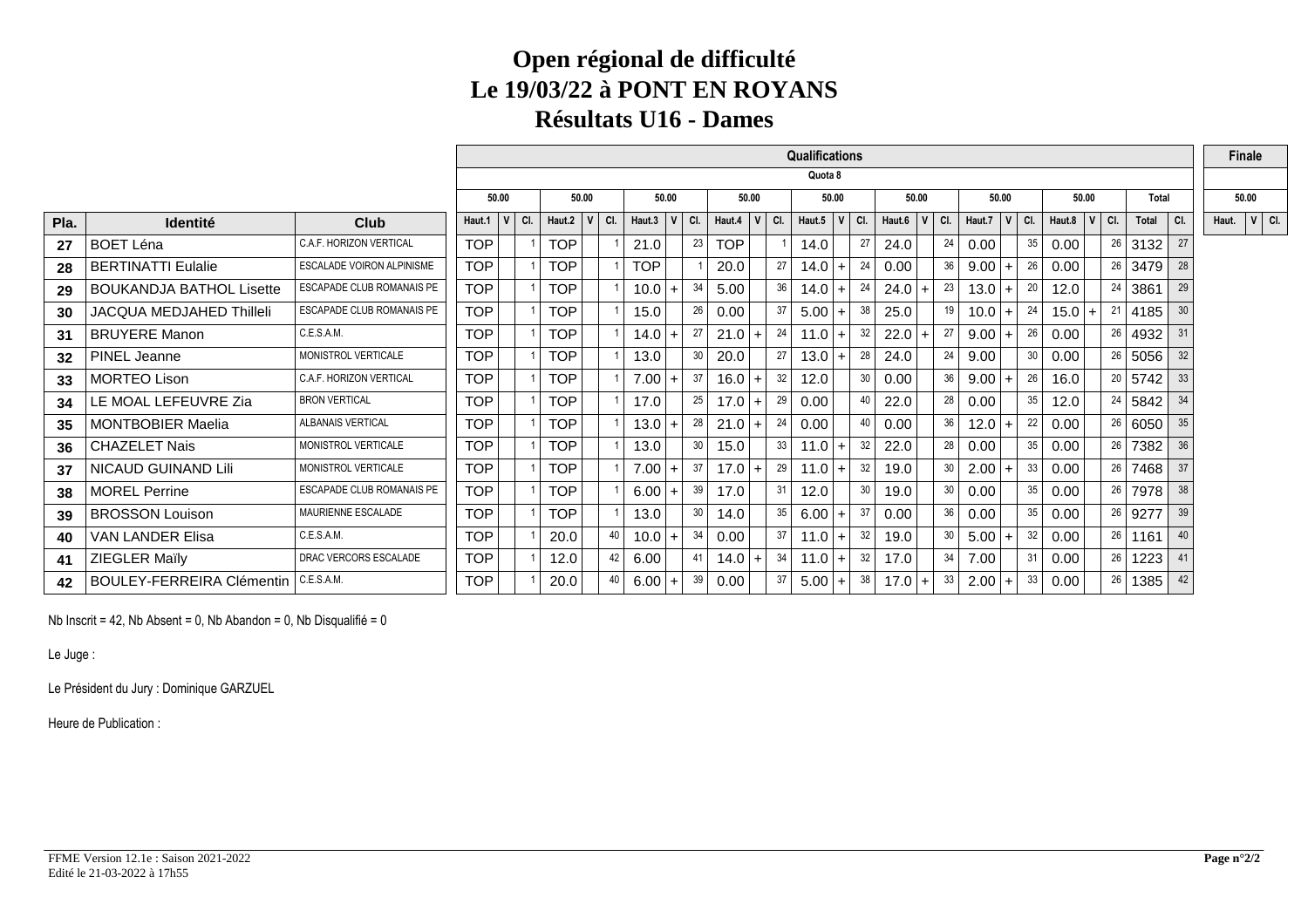# **Open régional de difficulté Le 19/03/22 à PONT EN ROYANSRésultats U16 - Hommes**

|                |                                 |                                  |            |                |            |           |              |     |              |     | Qualifications   |    |                  |                |    |                       |              |            |                  |                     |     | <b>Finale</b> |           |                |
|----------------|---------------------------------|----------------------------------|------------|----------------|------------|-----------|--------------|-----|--------------|-----|------------------|----|------------------|----------------|----|-----------------------|--------------|------------|------------------|---------------------|-----|---------------|-----------|----------------|
|                |                                 |                                  |            |                |            |           |              |     |              |     | Quota 8          |    |                  |                |    |                       |              |            |                  |                     |     |               |           |                |
|                |                                 |                                  |            | 50.00          |            | 50.00     | 50.00        |     | 50.00        |     | 50.00            |    |                  | 50.00          |    | 50.00                 |              |            | 50.00            | Total               |     | 50.00         |           |                |
| Pla.           | <b>Identité</b>                 | <b>Club</b>                      | Haut.1     | v <br>CI.      | Haut.2     | v <br>CI. | Haut.3 $ V $ | CI. | Haut.4 $ V $ | CI. | Haut.5 $ V $ Cl. |    | Haut.6 $ V $ Cl. |                |    | Haut.7<br>$\mathbf v$ | CI.          |            | Haut.8 $ V $ Cl. | Total               | CI. | Haut.         | $ V $ CI. |                |
| $\overline{1}$ | <b>CLAUDE Camille</b>           | DRAC VERCORS ESCALADE            | <b>TOP</b> | $\overline{1}$ | <b>TOP</b> |           | <b>TOP</b>   |     | <b>TOP</b>   |     | <b>TOP</b>       |    | <b>TOP</b>       |                |    | <b>TOP</b>            |              | <b>TOP</b> |                  | 1587                |     | <b>TOP</b>    |           |                |
| $\overline{2}$ | <b>GUIDONI Malo</b>             | ROC EVASION ANNECY               | <b>TOP</b> |                | <b>TOP</b> |           | <b>TOP</b>   |     | 0.00         | 23  | <b>TOP</b>       |    | <b>TOP</b>       |                |    | <b>TOP</b>            |              | <b>TOP</b> |                  | 2907                |     | 28.0          |           | $\overline{2}$ |
| 3              | <b>GACHON Antonin</b>           | <b>CLUB VERTIGE</b>              | <b>TOP</b> |                | <b>TOP</b> |           | <b>TOP</b>   |     | <b>TOP</b>   |     | <b>TOP</b>       |    | <b>TOP</b>       |                |    | 22.0                  |              | 25.0       | $+$              | 3 4427              |     | 24.0          |           |                |
| 4              | <b>MEZARD Tom</b>               | A.S. GRIMPER                     | <b>TOP</b> |                | <b>TOP</b> |           | <b>TOP</b>   |     | <b>TOP</b>   |     | <b>TOP</b>       |    | <b>TOP</b>       |                |    | $23.0 +$              | $\mathbf{3}$ | 25.0       | 5.               | 4644                |     | 23.0          |           | $\overline{4}$ |
| 5              | <b>VIVIAND Tolin</b>            | <b>BRON VERTICAL</b>             | <b>TOP</b> |                | <b>TOP</b> |           | <b>TOP</b>   |     | <b>TOP</b>   |     | <b>TOP</b>       |    | 0.00             |                | 31 | $20.0 +$              |              | 24.0       | $+$              | 2090                |     | 22.0          |           |                |
| 6              | <b>DOUADY Fabio</b>             | DRAC VERCORS ESCALADE            | <b>TOP</b> |                | <b>TOP</b> |           | <b>TOP</b>   |     | 0.00         | 23  | <b>TOP</b>       |    | <b>TOP</b>       |                |    | 12.0                  | q            | 15.0       | 9<br>$+$         | 1928                |     | 18.0          | $+$       | 6              |
| $\overline{7}$ | <b>MOREAU Gonzague</b>          | LA DEGAINE ESCALADE ET MON       | <b>TOP</b> |                | <b>TOP</b> |           | <b>TOP</b>   |     | 0.00         | 23  | <b>TOP</b>       |    | <b>TOP</b>       |                |    | $23.0 +$              |              | 25.0       | 5 <sup>1</sup>   | 8503                |     | 18.0          |           |                |
| 8              | <b>VACTHER Loric</b>            | AIN ROC                          | <b>TOP</b> |                | <b>TOP</b> |           | <b>TOP</b>   |     | <b>TOP</b>   |     | <b>TOP</b>       |    | $15.0 +$         |                | 13 | 12.0                  | 9            | $17.0 +$   | 8                | 1985                |     | 16.0          | $+ $      | 8              |
| 9              | <b>MEYER Romain</b>             | AMICALE LAIQUE ECHIROLLES        | <b>TOP</b> |                | <b>TOP</b> |           | <b>TOP</b>   |     | <b>TOP</b>   |     | <b>TOP</b>       |    | $16.0$ +         |                | 10 | 12.0                  | -9           | $13.0$ +   | 13               | 2243                |     |               |           |                |
| 10             | <b>EDOUARD Nathan</b>           | ROC EVASION ANNECY               | <b>TOP</b> |                | <b>TOP</b> |           | <b>TOP</b>   |     | 0.00         | 23  | <b>TOP</b>       |    | $15.0 +$         |                | 13 | 12.0                  | q            | 25.0       | 3                | 2405                | 10  |               |           |                |
| 11             | <b>BENACCHIO Pablo</b>          | ROYANS ESCALADE VERCORS          | 0.00       | 32             | <b>TOP</b> |           | <b>TOP</b>   |     | <b>TOP</b>   |     | <b>TOP</b>       |    | 12.0             | $+$            | 24 | $15.0 +$              |              | 15.0       | 10               | 3588                | 11  |               |           |                |
| 12             | <b>DESTOMBES Nils</b>           | ROYANS ESCALADE VERCORS          | 0.00       | 32             | <b>TOP</b> |           | <b>TOP</b>   |     | <b>TOP</b>   |     | $21.0 +$         | 19 | 20.0             | $+$            | 8  | 12.0                  | q            | 15.0       | 10 <sup>10</sup> | 3595                | 12  |               |           |                |
| 13             | <b>CHATAGNON Mael</b>           | CHAMBERY ESCALADE                | <b>TOP</b> |                | <b>TOP</b> |           | <b>TOP</b>   |     | <b>TOP</b>   |     | <b>TOP</b>       |    | $15.0$ +         |                | 13 | $8.00 +$              | 24           | 13.0       | 14               | 3880                | 13  |               |           |                |
| 14             | <b>CARPENTIER MAS Yann</b>      | <b>ESCAPILADE</b>                | 0.00       | 32             | <b>TOP</b> |           | <b>TOP</b>   |     | <b>TOP</b>   |     | <b>TOP</b>       |    | 26.0             | l +            |    | 0.00                  | 26           | 8.00       |                  | $15 \mid 4633 \mid$ | 14  |               |           |                |
| 15             | SVENSSON-HUIN Axel              | <b>LYON ESCALADE SPORTIVE</b>    | <b>TOP</b> |                | <b>TOP</b> |           | <b>TOP</b>   |     | 0.00         | 23  | <b>TOP</b>       |    | 13.0             |                | 23 | $15.0 +$              |              | 14.5       |                  | $12$ 4713           | 15  |               |           |                |
| 16             | <b>ZERDAN Benjamin</b>          | MONISTROL VERTICALE              | <b>TOP</b> |                | <b>TOP</b> |           | <b>TOP</b>   |     | <b>TOP</b>   |     | 15.0             | 24 | 16.0             | $+$            | 10 | $10.0$ +              | 16           | 7.00       | 16               | 5781                | 16  |               |           |                |
| 17             | <b>VANNIER DUTERTRE Jak</b>     | DRAC VERCORS ESCALADE            | <b>TOP</b> |                | <b>TOP</b> |           | <b>TOP</b>   |     | <b>TOP</b>   |     | <b>TOP</b>       |    | 11.0             |                | 27 | $10.0 +$              | 16           | 0.00       |                  | $24$ 7119           | 17  |               |           |                |
| 18             | STENARD Sacha                   | DRAC VERCORS ESCALADE            | <b>TOP</b> |                | <b>TOP</b> |           | <b>TOP</b>   |     | <b>TOP</b>   |     | $18.0 +$         | 22 | 14.0             | $+$            | 19 | $10.0$ +              | 16           | 7.00       | 16 <sup>1</sup>  | 7221                | 18  |               |           |                |
| 19             | <b>MILORD Quentin</b>           | ESCAPADE CLUB ROMANAIS PE        | <b>TOP</b> |                | <b>TOP</b> |           | <b>TOP</b>   |     | 0.00         | 23  | <b>TOP</b>       |    | 15.0             |                | 16 | $10.0$ +              | 16           | 7.00       | 16               | 8113                | 19  |               |           |                |
| 20             | <b>TRUDDAIU Remi</b>            | ESCAPADE CLUB ROMANAIS PE        | <b>TOP</b> |                | <b>TOP</b> |           | <b>TOP</b>   |     | <b>TOP</b>   |     | $21.0 +$         | 19 | 12.0             |                | 25 | $11.0 +$              | 14           | 0.00       |                  | 24   8166           | 20  |               |           |                |
| 21             | MICHEL AMADRY Antonin           | ALBANAIS VERTICAL                | <b>TOP</b> |                | <b>TOP</b> |           | <b>TOP</b>   |     | 0.00         | 23  | <b>TOP</b>       |    | 16.0             | $\overline{+}$ | 10 | 0.00                  | 26           | 0.00       |                  | 24   1013           | 21  |               |           |                |
| 22             | <b>TRIOULEYRE ROBERJOT Pier</b> | ROYANS ESCALADE VERCORS          | <b>TOP</b> |                | <b>TOP</b> |           | <b>TOP</b>   |     | 0.00         | 23  | $20.0 +$         | 21 | 18.0             | $\overline{+}$ | -9 | $10.0 +$              | 16           | 0.00       |                  | 24 1098             | 22  |               |           |                |
| 23             | PEYROLLIER Elouan               | C.A.F. HORIZON VERTICAL          | <b>TOP</b> |                | <b>TOP</b> |           | <b>TOP</b>   |     | 20.0         | 17  | <b>TOP</b>       |    | 0.00             |                | 31 | 0.00                  | 26           | 7.00       | 16               | 1105                | 23  |               |           |                |
| 24             | <b>MAGALLON GRAS Marceau</b>    | <b>MINERAL SPIRIT</b>            | <b>TOP</b> |                | <b>TOP</b> |           | <b>TOP</b>   |     | <b>TOP</b>   |     | 14.0             | 28 | 13.0             | <b>+</b>       | 21 | 0.00                  | 26           | 0.00       |                  | $24$   1328         | 24  |               |           |                |
| 25             | PERRET Sacha                    | C.A.F. HORIZON VERTICAL          | <b>TOP</b> |                | <b>TOP</b> |           | <b>TOP</b>   |     | 0.00         | 23  | $11.0 +$         | 31 | 15.0             |                | 16 | $10.0$ +              | 16           | 7.00       | 16               | 1477                | 25  |               |           |                |
| 26             | LEDEUIL Leon                    | <b>ESCAPADE CLUB ROMANAIS PE</b> | <b>TOP</b> |                | <b>TOP</b> |           | <b>TOP</b>   |     | 0.00         | 23  | 15.0             | 24 | 13.0             | ╵┿             | 21 | $10.0 +$              | 16           | 7.00       |                  | $22$ 1614           | 26  |               |           |                |
|                |                                 |                                  |            |                |            |           |              |     |              |     |                  |    |                  |                |    |                       |              |            |                  |                     |     |               |           |                |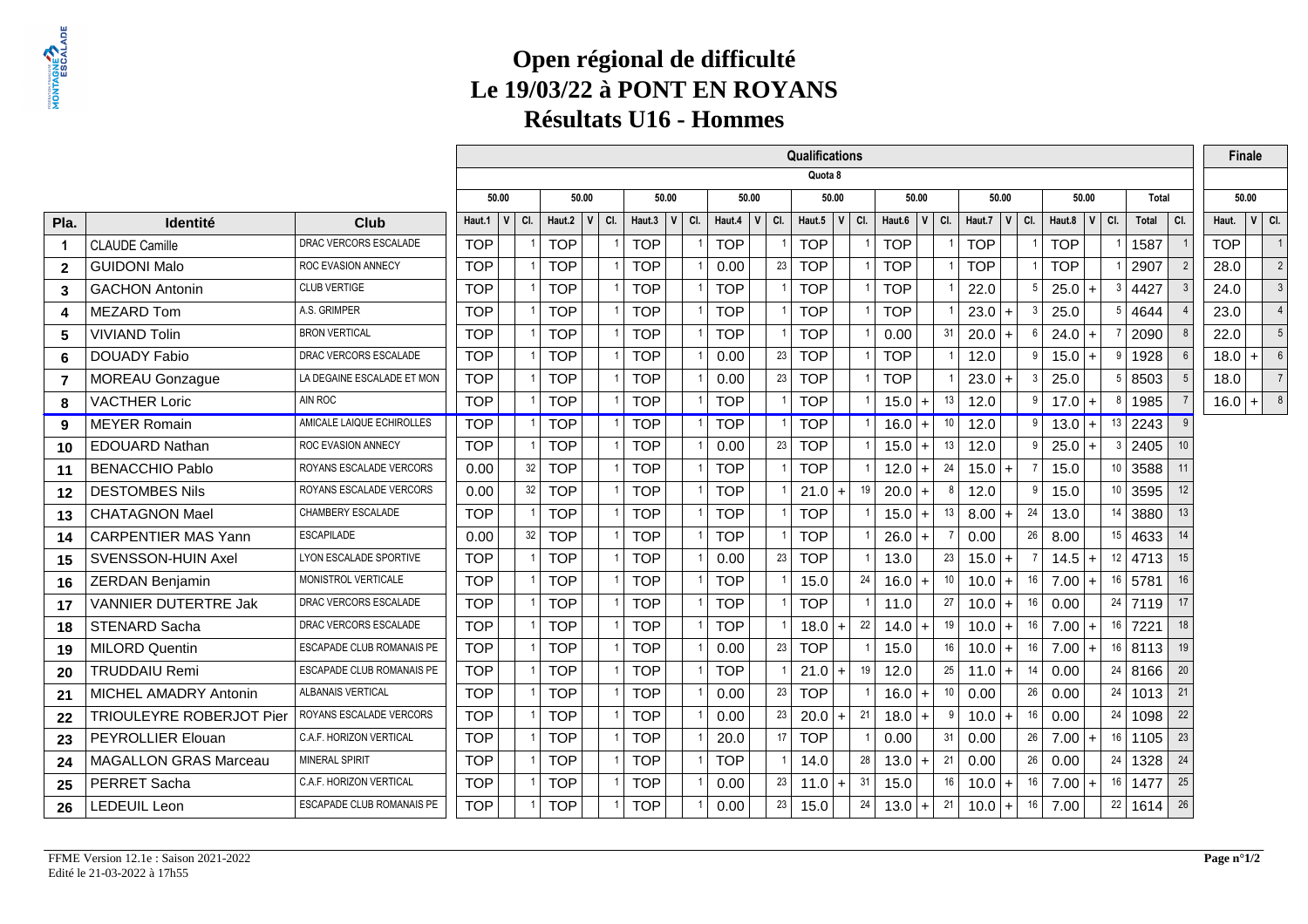### **Open régional de difficulté Le 19/03/22 à PONT EN ROYANSRésultats U16 - Hommes**

|      |                            |                          |            |       |     |              |     |            |       |               |                  |     |    | Qualifications |    |                  |       |    |             |           |    |                  |       |    |              |     |       | Finale    |  |
|------|----------------------------|--------------------------|------------|-------|-----|--------------|-----|------------|-------|---------------|------------------|-----|----|----------------|----|------------------|-------|----|-------------|-----------|----|------------------|-------|----|--------------|-----|-------|-----------|--|
|      |                            |                          |            |       |     |              |     |            |       |               |                  |     |    | Quota 8        |    |                  |       |    |             |           |    |                  |       |    |              |     |       |           |  |
|      |                            |                          |            | 50.00 |     | 50.00        |     |            | 50.00 |               | 50.00            |     |    | 50.00          |    |                  | 50.00 |    | 50.00       |           |    |                  | 50.00 |    | <b>Total</b> |     |       | 50.00     |  |
| Pla. | <b>Identité</b>            | <b>Club</b>              | Haut.1     |       | CI. | Haut.2 $ V $ | CI. | Haut.3 $ $ |       | $V \mid C$ I. | Haut.4 $ V $ Cl. |     |    | Haut.5 $V$ Cl. |    | Haut.6 $ V $ Cl. |       |    | Haut.7      | $ V $ CI. |    | Haut.8 $ V $ Cl. |       |    | Total        | CI. | Haut. | $ V $ CI. |  |
| 27   | DANDOY GUERIN Elouan       | ARDESCA                  | <b>TOP</b> |       |     | TOP          |     | <b>TOP</b> |       |               | 20.0             |     | 17 | 14.0           | 27 | 11.0             |       | 27 | 8.00        |           | 25 | 6.00             |       | 23 | 1761         | 27  |       |           |  |
| 28   | <b>GOMES CAVACO Joevin</b> | <b>ALBANAIS VERTICAL</b> | <b>TOP</b> |       |     | TOP          |     | <b>TOP</b> |       |               | 0.00             |     | 23 | 15.0<br>$+$    | 23 | 15.0             |       | 16 | 0.00        |           | 26 | 0.00             |       | 24 | 1960         | 28  |       |           |  |
| 29   | <b>MASSON Mathias</b>      | C.A.F. HORIZON VERTICAL  | <b>TOP</b> |       |     | TOP          |     | TOP        |       |               | 14.0             |     | 20 | 12.0           | 29 | 0.00             |       | 31 | 0.00        |           | 26 | $7.00 +$         |       |    | 2053         | 29  |       |           |  |
| 30   | <b>GAUCHER RODIG Tom</b>   | MONISTROL VERTICALE      | <b>TOP</b> |       |     | TOP          |     | $11.0 +$   |       | 33            | <b>TOP</b>       |     |    | 11.0<br>$\div$ | 31 | 11.0             |       | 27 | 0.00        |           | 26 | 0.00             |       | 24 | 2346         | 30  |       |           |  |
| 31   | <b>ALLIER Ulysse</b>       | ROYANS ESCALADE VERCORS  | <b>TOP</b> |       |     | TOP          |     | $27.0$ +   |       | 31            | 20.0             |     | 17 | 15.0           | 24 | $14.0 +$         |       | 19 | 0.00        |           | 26 | 0.00             |       | 24 | 2479         | 31  |       |           |  |
| 32   | <b>COUVRET Timo</b>        | <b>CHAMBERY ESCALADE</b> | <b>TOP</b> |       |     | 19.0         | 33  | TOP        |       |               | 0.00             |     | 23 | 12.0           | 29 | $11.0 +$         |       | 26 | 11.0        |           | 15 | 0.00             |       |    | $24$   2745  | 32  |       |           |  |
| 33   | <b>GRANGIER Arthur</b>     | C.E.S.A.M.               | <b>TOP</b> |       |     | TOP          |     | $27.0+$    |       | 31            | 2.00             | $+$ | 22 | 11.0           | 33 | 0.00             |       | 31 | 10.0<br>$+$ |           | 16 | 0.00             |       | 24 | 3278         | 33  |       |           |  |
| 34   | DELAVAUX Simon             | <b>MINERAL SPIRIT</b>    | 13.0       |       | 31  | 11.5         | 34  | $3.00 +$   |       | 34            | 5.00             | $+$ |    | 7.00           | 34 | $5.00 +$         |       | 30 | 0.00        |           | 26 | 0.00             |       |    | 24   8172    | 34  |       |           |  |

Nb Inscrit = 34, Nb Absent = 0, Nb Abandon = 0, Nb Disqualifié = 0

Le Juge :

Le Président du Jury : Dominique GARZUEL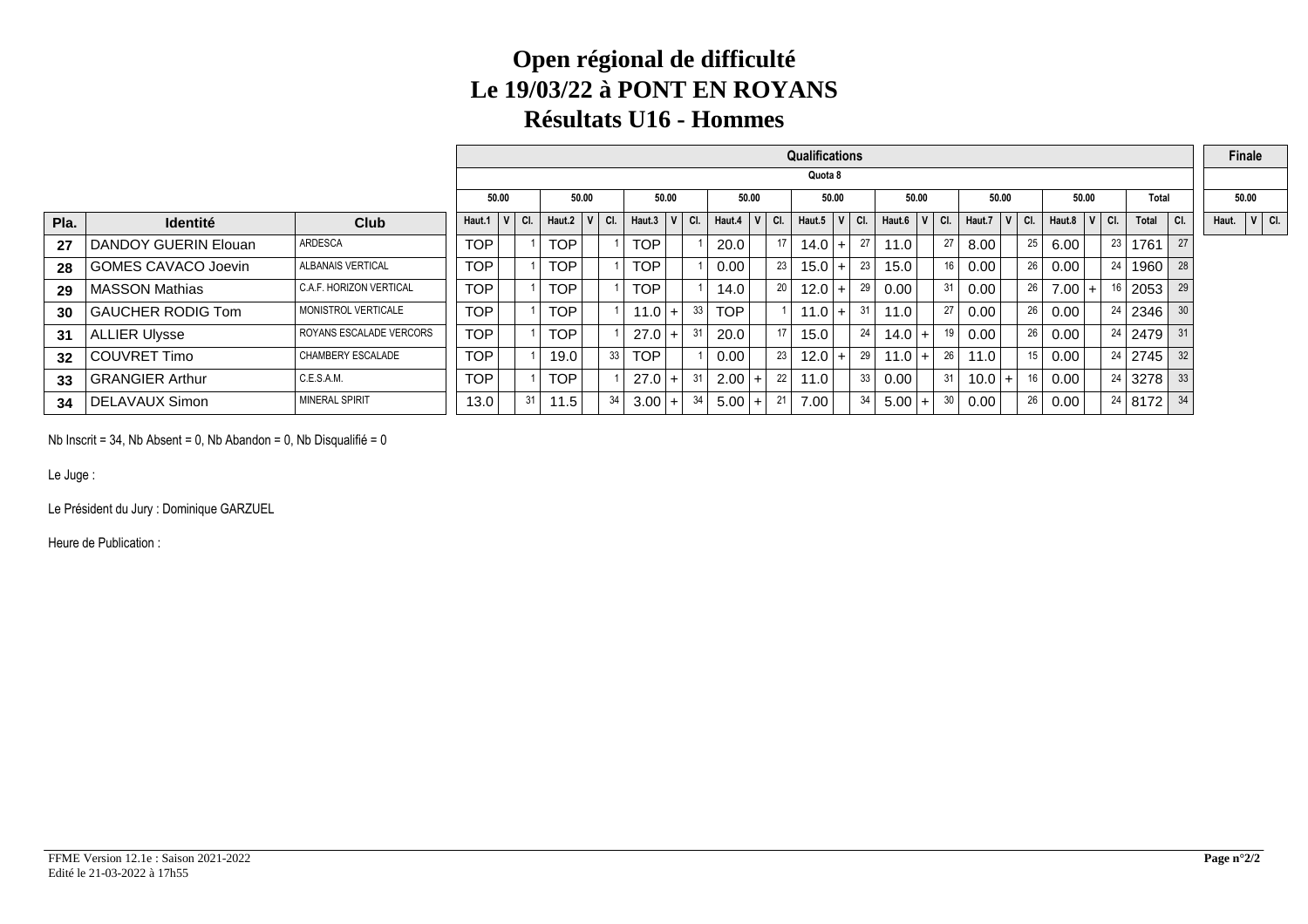### **Open régional de difficulté Le 19/03/22 à PONT EN ROYANSRésultats U18 - Dames**

|              |                            |                           |            |           |            |            |            |         |    |                   |                 | <b>Qualifications</b> |          |                  |       |    |            |         |    |                  |       |                 |       |     |          | Finale |                         |
|--------------|----------------------------|---------------------------|------------|-----------|------------|------------|------------|---------|----|-------------------|-----------------|-----------------------|----------|------------------|-------|----|------------|---------|----|------------------|-------|-----------------|-------|-----|----------|--------|-------------------------|
|              |                            |                           |            |           |            |            |            |         |    |                   |                 | Quota 8               |          |                  |       |    |            |         |    |                  |       |                 |       |     |          |        |                         |
|              |                            |                           |            | 50.00     |            | 50.00      | 50.00      |         |    | 50.00             |                 | 50.00                 |          |                  | 50.00 |    |            | 50.00   |    |                  | 50.00 |                 | Total |     |          | 50.00  |                         |
| Pla.         | <b>Identité</b>            | Club                      | Haut.1     | $ V $ CI. | Haut.2     | $V$ $C$ I. | Haut.3     | $V$ CI. |    | Haut.4            | $V$ $C$ .       | Haut.5                | V<br>CI. | Haut.6 $ V $ Cl. |       |    | Haut.7     | $V$ CI. |    | Haut.8 $ V $ Cl. |       |                 | Total | CI. | Haut.    |        | $ V $ CI.               |
|              | <b>BOUCINHA Ninon</b>      | <b>CLUB VERTIGE</b>       | TOP        |           | TOP        |            | <b>TOP</b> |         |    | <b>TOP</b>        |                 | TOP                   |          | <b>TOP</b>       |       |    | <b>TOP</b> |         |    | $28.0 +$         |       |                 | 136.  |     | $29.0$ + |        |                         |
| $\mathbf{2}$ | <b>CHRISTOFFERSEN Ines</b> | <b>ROC EVASION ANNECY</b> | TOP        |           | <b>TOP</b> |            | <b>TOP</b> |         |    | <b>TOP</b>        |                 | TOP                   |          | <b>TOP</b>       |       |    | 25.0       | $+$     |    | $19.0 +$         |       |                 | 646.  |     | $28.0$ + |        | $\overline{2}$          |
| 3            | AUBERT-MASMOUDI Aman       | <b>ROC EVASION ANNECY</b> | TOP        |           | <b>TOP</b> |            | <b>TOP</b> |         |    | <b>TOP</b>        |                 | TOP                   |          | <b>TOP</b>       |       |    | 26.0       | $+$     |    | 20.0             | $+$   |                 | 333.  |     | $25.0$ + |        | $\overline{\mathbf{3}}$ |
| 4            | <b>VILLARD Lucie</b>       | <b>ROC EVASION ANNECY</b> | <b>TOP</b> |           | <b>TOP</b> |            | <b>TOP</b> |         |    | <b>TOP</b>        |                 | <b>TOP</b>            |          | <b>TOP</b>       |       |    | 22.0       |         |    | 20.0             |       |                 | 471   |     | $19.0$ + |        |                         |
| 5            | LEGROS Ninon               | CHAMBERY ESCALADE         | <b>TOP</b> |           | <b>TOP</b> |            | <b>TOP</b> |         |    | <b>TOP</b>        |                 | 18.0                  |          | 24.0             | $+$   |    | 21.0       | $+$     |    | 20.0             |       |                 | 1408  |     | $17.0$ + |        | 5                       |
| 6            | <b>BOUCHET Lily</b>        | DRAC VERCORS ESCALADE     | <b>TOP</b> |           | <b>TOP</b> |            | <b>TOP</b> |         |    | <b>TOP</b>        |                 | <b>TOP</b>            |          | 26.0             |       |    | 17.0       | $+$     |    | 19.0             |       |                 | 1560  |     | $16.0$ + |        | 6                       |
| 7            | <b>KERVELLA Lison</b>      | <b>CLUB VERTIGE</b>       | <b>TOP</b> |           | <b>TOP</b> |            | <b>TOP</b> |         |    | <b>TOP</b>        |                 | TOP                   |          | <b>TOP</b>       |       |    | 18.0       | $+$     |    | 20.0             |       |                 | 746.  |     | $14.0 +$ |        | $\overline{7}$          |
| 8            | FAVRE-NOVEL Emma           | ROYANS ESCALADE VERCORS   | <b>TOP</b> |           | <b>TOP</b> |            | <b>TOP</b> |         |    | <b>TOP</b>        |                 | <b>TOP</b>            |          | $25.0$ +         |       |    | 16.0       | $+$     |    | 19.0             |       | 10 <sup>1</sup> | 2110  |     | $14.0$ + |        | 8                       |
| 9            | PEJON GACHET Lisa          | CHAMBERY ESCALADE         | TOP        |           | <b>TOP</b> |            | <b>TOP</b> |         |    | <b>TOP</b>        |                 | 18.0                  | $+$      | $26.0 +$         |       |    | 17.0       | $+$     |    | 19.0             | $+$   | -6              | 2167  |     |          |        |                         |
| 10           | <b>LEONARD Margot</b>      | <b>MINERAL SPIRIT</b>     | <b>TOP</b> |           | <b>TOP</b> |            | <b>TOP</b> |         |    | 22.0              | 10 <sup>1</sup> | 18.0                  | $+$      | 24.0             |       | 11 | 11.0       |         | 10 | $19.0 +$         |       |                 | 4900  |     |          |        |                         |
| 11           | <b>ALLIER Suzon</b>        | ROYANS ESCALADE VERCORS   | <b>TOP</b> |           | <b>TOP</b> |            | 7.00       |         | 12 | 19.0<br>$\ddot{}$ | 12              | 18.0                  |          | 24.0             |       | 11 | $9.00 +$   |         |    | 15.0             |       | 11              | 1162  |     |          |        |                         |
| $12 \,$      | MATTEODA Océane            | ROYANS ESCALADE VERCORS   | <b>TOP</b> |           | <b>TOP</b> |            | 7.00       |         | 13 | 15.0              | 13              | 15.0                  | 12       | 24.0             | $+$   |    | 9.00       | $+$     | 11 | 12.0             | $+$   | 12              | 1274  |     |          |        |                         |
| 13           | DEZELLUS Jeanne            | <b>BRON VERTICAL</b>      | <b>TOP</b> |           | <b>TOP</b> |            | 10.0       |         | 11 | 20.0              | 11              | 12.0                  | 13       | 22.0             | $+$   | 13 | 9.00       | $+$     | 11 | 12.0             | $+$   | 12              | 1313  | 13  |          |        |                         |
| 14           | <b>BARBIER Alice</b>       | C.A.F. HORIZON VERTICAL   | <b>TOP</b> |           | <b>TOP</b> |            | 6.00       |         | 14 | 14.0              | 14              | 11.0                  | 14       | 10.0             |       | 14 | 9.00       |         | 14 | 7.00             |       | 14              | 2058  | 14  |          |        |                         |

Nb Inscrit = 14, Nb Absent = 0, Nb Abandon = 0, Nb Disqualifié = 0

Le Juge :

Le Président du Jury : Dominique GARZUEL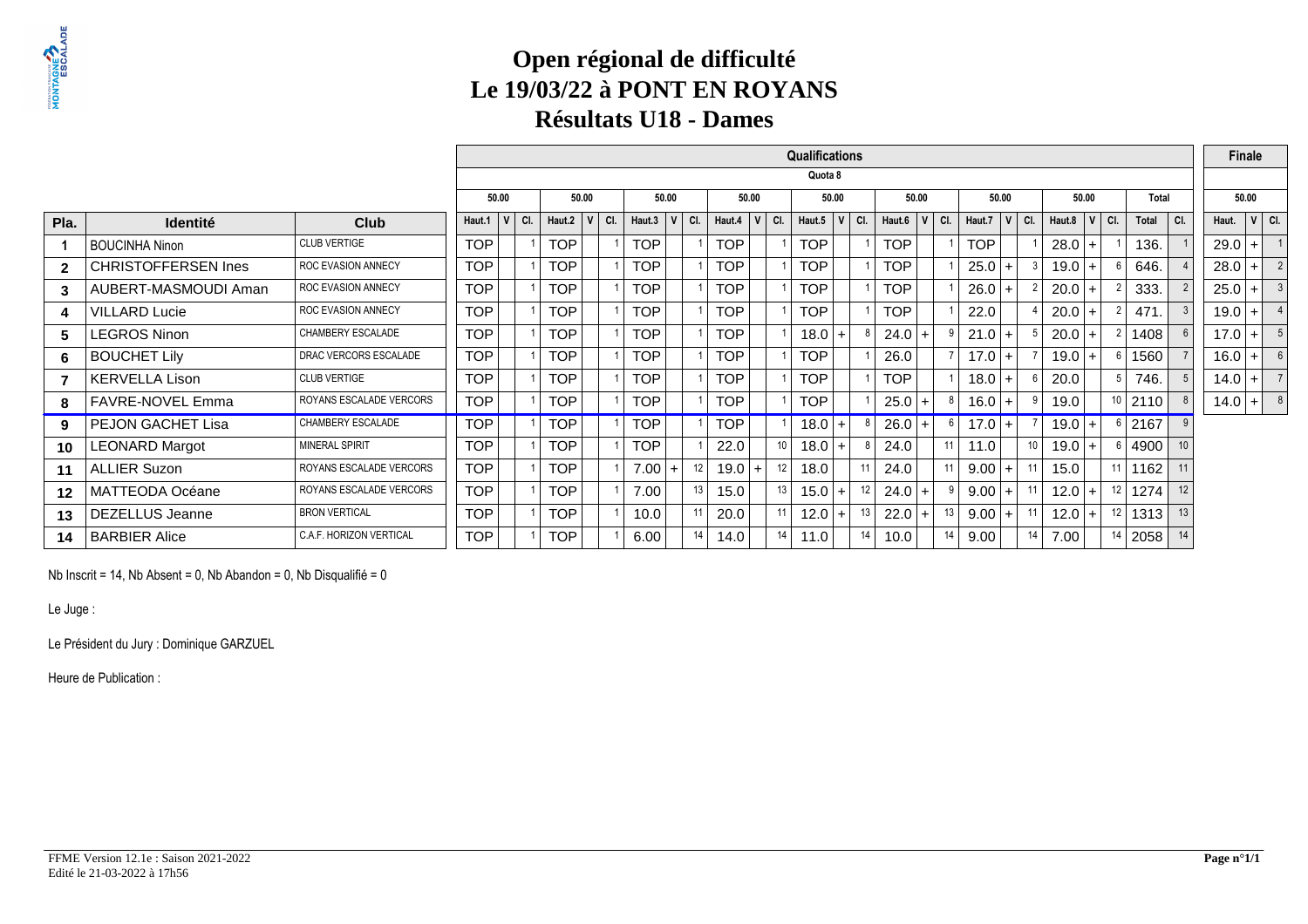# **Open régional de difficulté Le 19/03/22 à PONT EN ROYANSRésultats U18 - Hommes**

|                |                             |                                  |            |              |     |              |                |              |     |                   |                 | Qualifications         |     |                        |    |            |           |                  |       |    |       |     | <b>Finale</b> |                                 |
|----------------|-----------------------------|----------------------------------|------------|--------------|-----|--------------|----------------|--------------|-----|-------------------|-----------------|------------------------|-----|------------------------|----|------------|-----------|------------------|-------|----|-------|-----|---------------|---------------------------------|
|                |                             |                                  |            |              |     |              |                |              |     |                   |                 | Quota 8                |     |                        |    |            |           |                  |       |    |       |     |               |                                 |
|                |                             |                                  |            | 50.00        |     | 50.00        |                | 50.00        |     |                   | 50.00           | 50.00                  |     | 50.00                  |    |            | 50.00     |                  | 50.00 |    | Total |     | 50.00         |                                 |
| Pla.           | Identité                    | <b>Club</b>                      | Haut.1     | $\mathsf{v}$ | CI. | Haut.2 $ V $ | CI.            | Haut.3 $ V $ | CI. | Haut.4 $\sqrt{V}$ | CI.             | Haut.5<br>$\mathbf{V}$ | CI. | Haut.6 $ V $ Cl.       |    | Haut.7     | $ V $ CI. | Haut.8 $ V $ Cl. |       |    | Total | CI. | Haut.         | $ V $ CI.                       |
| $\mathbf{1}$   | <b>ROLS Andrei</b>          | DRAC VERCORS ESCALADE            | <b>TOP</b> |              |     | <b>TOP</b>   |                | <b>TOP</b>   |     | <b>TOP</b>        |                 | <b>TOP</b>             |     | <b>TOP</b>             |    | <b>TOP</b> |           | <b>TOP</b>       |       |    | 2591  |     | <b>TOP</b>    |                                 |
| $\mathbf{2}$   | <b>FRANCE Mathias</b>       | <b>ESCAPILADE</b>                | <b>TOP</b> |              |     | <b>TOP</b>   |                | <b>TOP</b>   |     | <b>TOP</b>        |                 | <b>TOP</b>             |     | <b>TOP</b>             |    | $23.0 +$   |           | $26.0 +$         |       |    | 9281  |     | 23.0          | $\overline{2}$<br>$+$           |
| 3              | <b>AUBELLE Baptiste</b>     | B'UP CLERMONT ESCALADE           | <b>TOP</b> |              |     | <b>TOP</b>   |                | <b>TOP</b>   |     | 0.00              | 33              | <b>TOP</b>             |     | 22.0                   | 17 | 24.0       | 3<br>$+$  | $25.0 +$         |       |    | 2483  |     | 20.0          | $\mathbf{3}$                    |
| 4              | <b>BRUNEL Zyan</b>          | ESCALADE VOIRON ALPINISME        | <b>TOP</b> |              |     | <b>TOP</b>   |                | <b>TOP</b>   |     | <b>TOP</b>        |                 | <b>TOP</b>             |     | <b>TOP</b>             |    | <b>TOP</b> |           | $29.0 +$         |       |    | 3664  |     | 19.0          | $\overline{4}$<br>$+$           |
| 5              | <b>LEROY Gaspard</b>        | <b>CLUB VERTIGE</b>              | <b>TOP</b> |              |     | <b>TOP</b>   |                | <b>TOP</b>   |     | <b>TOP</b>        |                 | <b>TOP</b>             |     | <b>TOP</b>             |    | $23.0 +$   |           | $26.0 +$         |       |    | 9281  |     | 19.0          | $\overline{4}$<br>$+$           |
| 6              | <b>SERVEL Charles</b>       | MONISTROL VERTICALE              | <b>TOP</b> |              |     | <b>TOP</b>   | $\overline{1}$ | <b>TOP</b>   |     | <b>TOP</b>        |                 | <b>TOP</b>             |     | <b>TOP</b>             |    | 23.0       | <b>s</b>  | $25.0 +$         |       | -5 | 1510  |     | 19.0          | $\overline{\phantom{0}}$<br>$+$ |
| $\overline{7}$ | <b>CANTIN Maël</b>          | <b>BREDAROC</b>                  | <b>TOP</b> |              |     | <b>TOP</b>   |                | <b>TOP</b>   |     | <b>TOP</b>        |                 | <b>TOP</b>             |     | <b>TOP</b>             |    | $23.0 +$   |           | $25.0 +$         |       |    | 1215  |     | 16.0          | $ + $ 7                         |
| 8              | <b>ROBERT Tom</b>           | <b>ARDESCA</b>                   | <b>TOP</b> |              |     | <b>TOP</b>   |                | <b>TOP</b>   |     | <b>TOP</b>        |                 | <b>TOP</b>             |     | <b>TOP</b>             |    | $19.0$ +   | 11        | $23.0 +$         |       |    | 2091  |     | $15.0$ + $8$  |                                 |
| 9              | <b>OLIVIER Lissandre</b>    | <b>ESCALADE VOIRON ALPINISME</b> | <b>TOP</b> |              |     | <b>TOP</b>   |                | <b>TOP</b>   |     | 1.00              | 32              | <b>TOP</b>             |     | <b>TOP</b>             |    | $23.0 +$   |           | $23.0$ +         |       |    | 2587  |     |               |                                 |
| 10             | <b>JACQUET Mathis</b>       | MAURIENNE ESCALADE               | <b>TOP</b> |              |     | <b>TOP</b>   |                | <b>TOP</b>   |     | <b>TOP</b>        |                 | <b>TOP</b>             |     | <b>TOP</b>             |    | $10.0 +$   | 19        | $19.0 +$         |       | 13 | 3324  |     |               |                                 |
| 11             | JANDET Nathan               | <b>READY TO GRIMPE</b>           | 0.00       |              | 32  | <b>TOP</b>   |                | <b>TOP</b>   |     | <b>TOP</b>        |                 | <b>TOP</b>             |     | <b>TOP</b>             |    | 19.0       | 11<br>$+$ | $22.0 +$         |       | 10 | 3331  |     |               |                                 |
| 12             | <b>CHARLAT Sahel</b>        | CHAMBERY ESCALADE                | <b>TOP</b> |              |     | <b>TOP</b>   |                | <b>TOP</b>   |     | 0.00              | 33              | <b>TOP</b>             |     | <b>TOP</b>             |    | 23.0       | ۶,        | 19.0             |       | 14 | 4317  | 12  |               |                                 |
| 13             | FOUILLOUX Hugo              | <b>READY TO GRIMPE</b>           | <b>TOP</b> |              |     | <b>TOP</b>   |                | <b>TOP</b>   |     | <b>TOP</b>        |                 | <b>TOP</b>             |     | 25.0<br>l +            | 16 | 16.0       | 14        | $14.5$ +         |       | 18 | 4749  | 13  |               |                                 |
| 14             | <b>VELLIET-MANDON Robin</b> | MINERAL SPIRIT                   | 0.00       |              | 32  | <b>TOP</b>   |                | <b>TOP</b>   |     | <b>TOP</b>        |                 | <b>TOP</b>             |     | 22.0                   | 17 | $20.0$ +   | 10        | $20.0$ +         |       | 12 | 5033  |     |               |                                 |
| 15             | <b>BOUCHET Timeo</b>        | <b>ESCAPILADE</b>                | <b>TOP</b> |              |     | <b>TOP</b>   |                | <b>TOP</b>   |     | <b>TOP</b>        |                 | <b>TOP</b>             |     | 21.0<br>$\ddot{}$      | 19 | 14.0       | 17<br>$+$ | $17.0 +$         |       | 15 | 5206  |     |               |                                 |
| 16             | <b>CONFORT Benoît</b>       | MAURIENNE ESCALADE               | <b>TOP</b> |              |     | <b>TOP</b>   |                | <b>TOP</b>   |     | <b>TOP</b>        |                 | <b>TOP</b>             |     | <b>TOP</b>             |    | 0.00       | 21        | 0.00             |       | 23 | 6239  | 16  |               |                                 |
| 17             | <b>LEVY Titouan</b>         | <b>CLUB VERTIGE</b>              | <b>TOP</b> |              |     | <b>TOP</b>   |                | <b>TOP</b>   |     | <b>TOP</b>        |                 | 8.00                   | 34  | <b>TOP</b>             |    | 0.00       | 21        | 21.0             |       | 11 | 6799  |     |               |                                 |
| 18             | <b>DESMAREST Lou</b>        | MAURIENNE ESCALADE               | <b>TOP</b> |              |     | <b>TOP</b>   |                | <b>TOP</b>   |     | <b>TOP</b>        |                 | $21.0 +$               | 21  | 20.0<br>$\overline{ }$ | 20 | $12.0 +$   | 18        | 16.0             |       | 16 | 8216  |     |               |                                 |
| 19             | <b>MARTIN Solal</b>         | CHAMBERY ESCALADE                | <b>TOP</b> |              |     | <b>TOP</b>   |                | <b>TOP</b>   |     | 0.00              | 33              | <b>TOP</b>             |     | <b>TOP</b>             |    | 15.0       | 15        | 0.00             |       | 23 | 8534  |     |               |                                 |
| 20             | <b>ENZO Moyon</b>           | C.A.F. HORIZON VERTICAL          | <b>TOP</b> |              |     | <b>TOP</b>   |                | <b>TOP</b>   |     | 20.0              | 23              | <b>TOP</b>             |     | 16.0<br>$\overline{ }$ | 24 | 10.0       | 20        | 7.00             |       | 21 | 1176  | 20  |               |                                 |
| 21             | <b>MOLLARD Esteban</b>      | ROYANS ESCALADE VERCORS          | <b>TOP</b> |              |     | <b>TOP</b>   |                | <b>TOP</b>   |     | <b>TOP</b>        |                 | $21.0$ +               | 21  | 13.0<br>$\overline{+}$ | 32 | $16.0 +$   | 13        | 0.00             |       | 23 | 1209  | 21  |               |                                 |
| 22             | <b>IVALDI Luca</b>          | <b>READY TO GRIMPE</b>           | 0.00       |              | 32  | <b>TOP</b>   |                | <b>TOP</b>   |     | 0.00              | 33              | <b>TOP</b>             |     | <b>TOP</b>             |    | 15.0       | 15        | 0.00             |       | 23 | 1253  | 22  |               |                                 |
| 23             | <b>VALLESI Axel</b>         | <b>READY TO GRIMPE</b>           | <b>TOP</b> |              |     | <b>TOP</b>   |                | <b>TOP</b>   |     | <b>TOP</b>        |                 | $20.0$ +               | 24  | 19.0                   | 22 | 0.00       | 21        | 14.0             |       | 20 | 1277  | 23  |               |                                 |
| 24             | <b>MEYER Xavier</b>         | AMICALE LAIQUE ECHIROLLES        | <b>TOP</b> |              |     | <b>TOP</b>   |                | <b>TOP</b>   |     | <b>TOP</b>        |                 | $21.0 +$               | 21  | 16.0                   | 24 | 0.00       | 21        | 0.00             |       | 23 | 1596  | 24  |               |                                 |
| 25             | <b>DANIEL Evan</b>          | <b>ESCAPADE CLUB ROMANAIS PE</b> | <b>TOP</b> |              |     | <b>TOP</b>   | $\overline{1}$ | <b>TOP</b>   |     | <b>TOP</b>        |                 | 15.0                   | 27  | 19.0                   | 21 | 0.00       | 21        | 0.00             |       | 23 | 1621  | 25  |               |                                 |
| 26             | <b>GHESQUIèRE Zacharie</b>  | MAURIENNE ESCALADE               | <b>TOP</b> |              |     | <b>TOP</b>   |                | <b>TOP</b>   |     | 20.0              | 20<br>$\ddot{}$ | <b>TOP</b>             |     | 16.0                   | 27 | 0.00       | 21        | 0.00             |       | 23 | 1691  | 26  |               |                                 |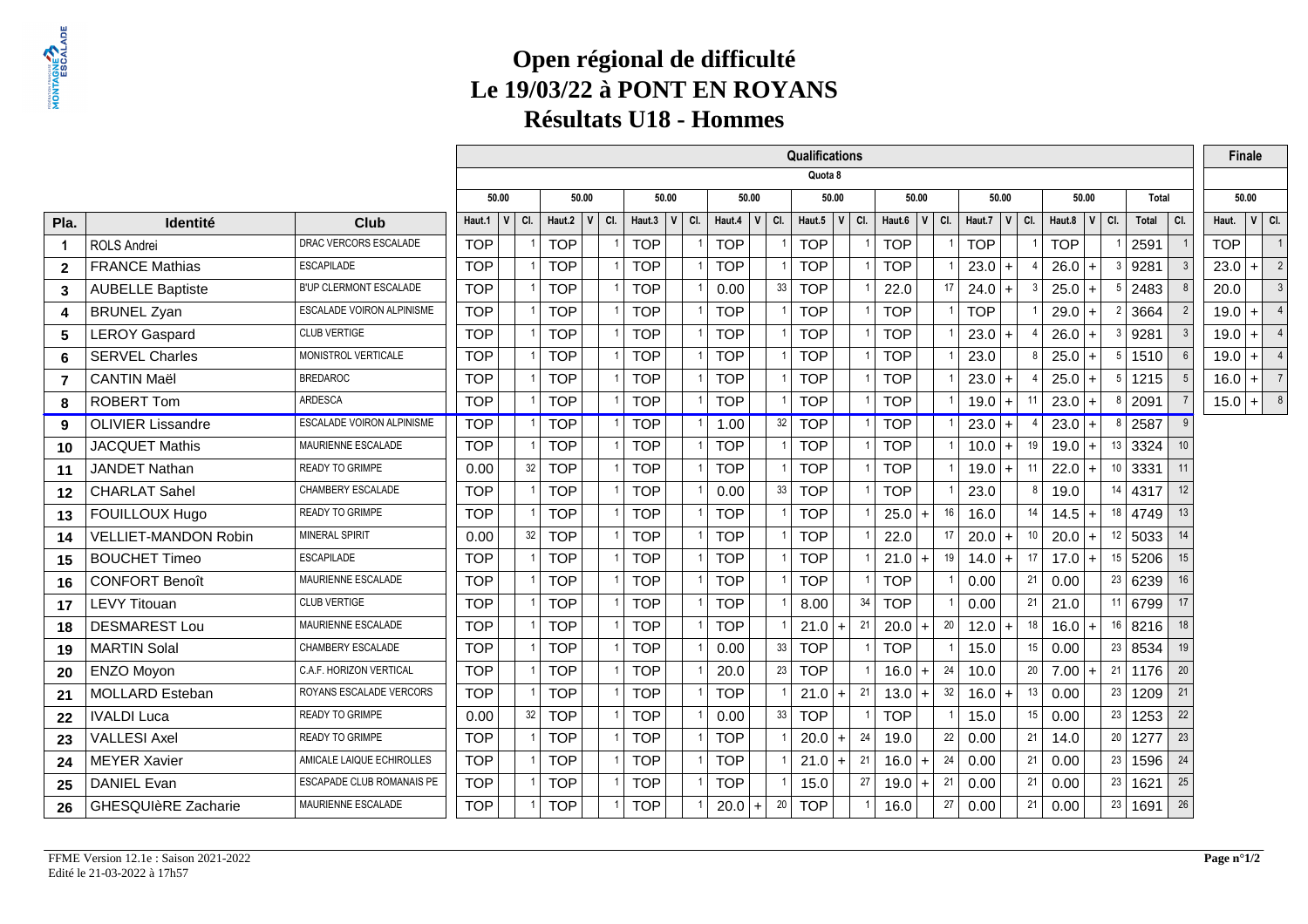### **Open régional de difficulté Le 19/03/22 à PONT EN ROYANSRésultats U18 - Hommes**

|      |                         |                           |            |           |    |                  |    |            |              |     |                  |       |    | <b>Qualifications</b> |    |                  |                |     |                              |     |          |       |                  |    |              |     |       | Finale    |  |
|------|-------------------------|---------------------------|------------|-----------|----|------------------|----|------------|--------------|-----|------------------|-------|----|-----------------------|----|------------------|----------------|-----|------------------------------|-----|----------|-------|------------------|----|--------------|-----|-------|-----------|--|
|      |                         |                           |            |           |    |                  |    |            |              |     |                  |       |    | Quota 8               |    |                  |                |     |                              |     |          |       |                  |    |              |     |       |           |  |
|      |                         |                           | 50.00      |           |    | 50.00            |    | 50.00      |              |     |                  | 50.00 |    | 50.00                 |    | 50.00            |                |     | 50.00                        |     |          | 50.00 |                  |    | <b>Total</b> |     |       | 50.00     |  |
| Pla. | <b>Identité</b>         | Club                      | Haut.1     | $ V $ CI. |    | Haut.2 $ V $ Cl. |    | Haut.3     | $\mathsf{V}$ | CI. | Haut.4 $ V $ Cl. |       |    | Haut.5 $ V $ Cl.      |    | Haut.6 $ V $ Cl. |                |     | Haut.7 $\vert$ V $\vert$ Cl. |     |          |       | Haut.8 $ V $ Cl. |    | <b>Total</b> | CI. | Haut. | $ V $ CI. |  |
| 27   | COQUERON-TEIXEIRA Timéo | MAURIENNE ESCALADE        | <b>TOP</b> |           |    | <b>TOP</b>       |    | TOP.       |              |     | 20.0             | $+$   | 20 | $12.0$ +              | 28 | 16.0             |                | 27  | 0.00                         | -21 | 0.00     |       | 23               |    | 2787         | 27  |       |           |  |
| 28   | <b>FOURNIER Dorian</b>  | MINERAL SPIRIT            | <b>TOP</b> |           |    | <b>TOP</b>       |    | TOP        |              |     | 12.0             |       | 29 | $12.0$ +              | 28 | $14.0 +$         |                | 30  | 0.00                         | 21  | $7.00 +$ |       |                  |    | 2870         | 28  |       |           |  |
| 29   | <b>SAHUC Florian</b>    | ESCAPILADE                | <b>TOP</b> |           |    | <b>TOP</b>       |    | TOP.       |              |     | 19.0             |       | 24 | $18.0$ +              | 26 | 16.0             |                | -27 | 0.00                         | -21 | 0.00     |       | 23               |    | 2904         | 29  |       |           |  |
| 30   | <b>BEAUDET Sacha</b>    | MAURIENNE ESCALADE        | <b>TOP</b> |           |    | <b>TOP</b>       |    | TOP        |              |     | 19.0             |       | 24 | 20.0                  | 25 | 14.0             |                | 31  | 0.00                         | 21  | 0.00     |       |                  |    | 23   2996    | 30  |       |           |  |
| 31   | <b>TERPANT Jules</b>    | ESCAPADE CLUB ROMANAIS PE | <b>TOP</b> |           |    | <b>TOP</b>       |    | TOP        |              |     | 20.0             | $+$   | 20 | 11.0                  | 31 | 0.00             |                | 36  | 0.00                         | -21 | 0.00     |       |                  |    | 23 3345      | 31  |       |           |  |
| 32   | <b>ARIOLI Soren</b>     | ESCAPADE CLUB ROMANAIS PE | 0.00       |           | 32 | <b>TOP</b>       |    | TOP        |              |     | 19.0             |       | 24 | 0.00 <sub>1</sub>     | 35 | 18.0             |                | 23  | 0.00                         | 21  | 14.5     |       |                  |    | $19$ 3619    | 32  |       |           |  |
| 33   | <b>TEYTU Raphael</b>    | ESCAPADE CLUB ROMANAIS PE | 0.00       |           | 32 | TOP              |    | TOP.       |              |     | $14.0 +$         |       | 27 | 0.00                  | 35 | $16.0 +$         |                | 24  | 0.00                         | 21  | 15.0     |       |                  |    | 3709         | 33  |       |           |  |
| 34   | FLACHARD Rémy           | C.E.S.A.M.                | <b>TOP</b> |           |    | TOP              |    | TOP        |              |     | 11.0             |       | 31 | 11.0                  | 31 | 11.0             |                | 34  | 0.00                         | 21  | 0.00     |       | 23               |    | 3922         | 34  |       |           |  |
| 35   | <b>HERMITTE Victor</b>  | Licence HORS CLUB         | <b>TOP</b> |           |    | TOP              |    | <b>TOP</b> |              |     | $13.0 +$         |       | 28 | 10.0                  | 33 | 0.00             |                | 36  | 0.00                         | 21  | 0.00     |       |                  |    | 23 3953      | 35  |       |           |  |
| 36   | GUZZO Justin            | MAURIENNE ESCALADE        | <b>TOP</b> |           |    | TOP              |    | 27.0       |              | 36  | $11.0 +$         |       | 30 | 12.0                  | 30 | 11.0             | $\overline{ }$ | 33  | 0.00                         | 21  | 0.00     |       |                  |    | 23   5247    | 36  |       |           |  |
| 37   | <b>ROHRER Leon</b>      | MAURIENNE ESCALADE        | 0.00       |           | 32 | 0.00             | 37 | 0.00       |              | 37  | 0.00             |       | 33 | 0.00                  | 35 | $0.00$   +       |                | 35  | 0.00                         | 21  | 0.00     |       |                  | 23 | 1346         |     |       |           |  |

Nb Inscrit = 37, Nb Absent = 0, Nb Abandon = 0, Nb Disqualifié = 0

Le Juge :

Le Président du Jury : Dominique GARZUEL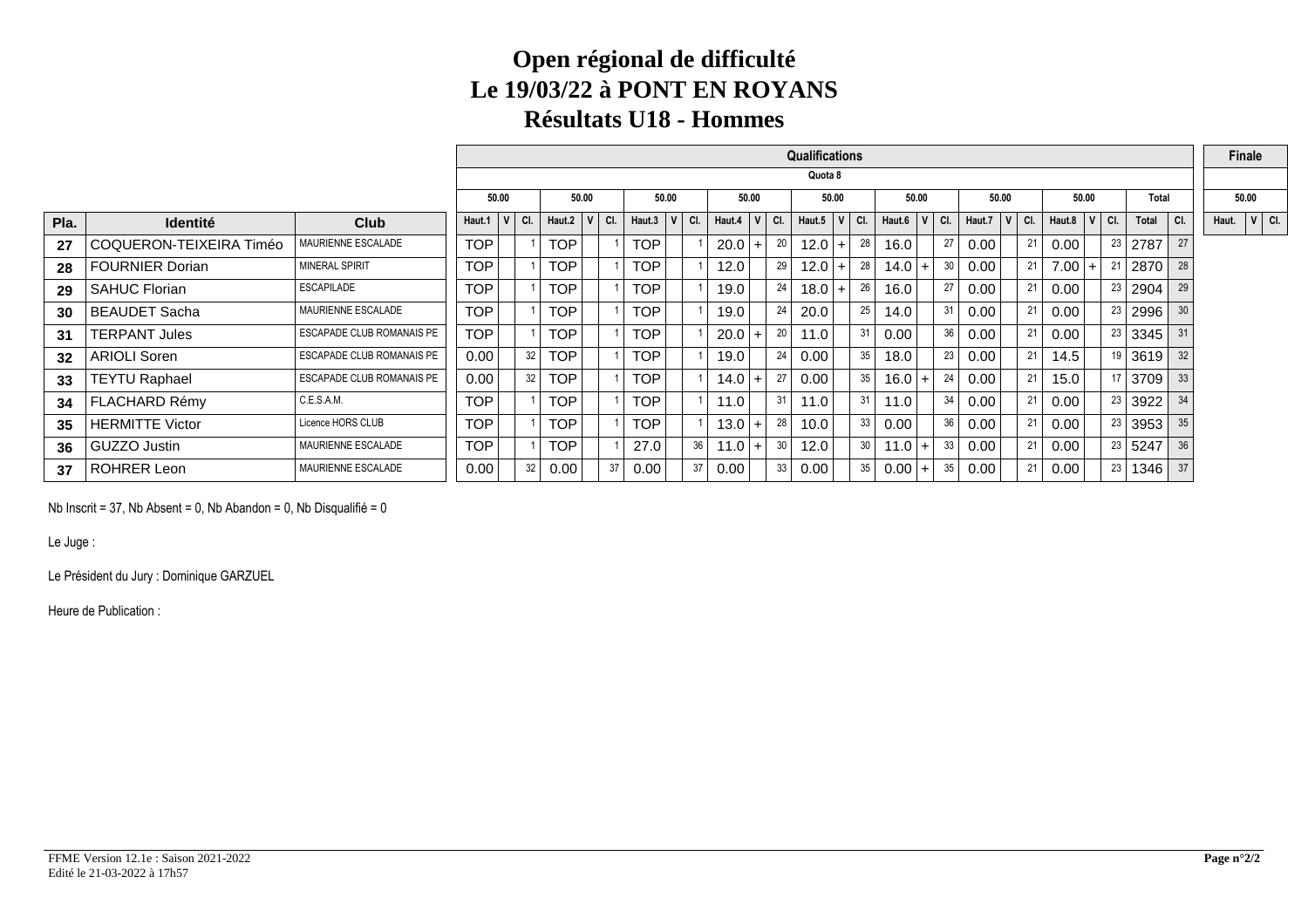### **Open régional de difficulté Le 19/03/22 à PONT EN ROYANSRésultats U20 - Dames**

|              |                     |                           | Qualifications<br>Quota 3<br>50.00<br>50.00<br>50.00<br>50.00<br>50.00<br>50.00<br>50.00<br>50.00<br>Total<br>CI.<br>$Haut.7$ $V$ Cl.<br>$ V $ Cl. $ $<br>CI.<br>Haut.8 $ V $ Cl.<br>CI.<br>Total<br>Haut.6<br>Haut.4<br>$\mathsf{C}$ CI.<br>CI.<br>CI.<br>Haut.5<br>Haut.1 $ V $<br>Haut.2<br>Haut.3<br><b>TOP</b><br><b>TOP</b><br><b>TOP</b><br><b>TOP</b><br>TOP.<br><b>TOP</b><br>TOP<br>8.89<br>$31.0 +$ |  |  |                  |  |  |            |  |  |            |  |      |     |  |          | Finale |      |  |          |  |      |            |         |
|--------------|---------------------|---------------------------|----------------------------------------------------------------------------------------------------------------------------------------------------------------------------------------------------------------------------------------------------------------------------------------------------------------------------------------------------------------------------------------------------------------|--|--|------------------|--|--|------------|--|--|------------|--|------|-----|--|----------|--------|------|--|----------|--|------|------------|---------|
|              |                     |                           |                                                                                                                                                                                                                                                                                                                                                                                                                |  |  |                  |  |  |            |  |  |            |  |      |     |  |          |        |      |  |          |  |      |            |         |
|              |                     |                           |                                                                                                                                                                                                                                                                                                                                                                                                                |  |  |                  |  |  |            |  |  |            |  |      |     |  |          |        |      |  |          |  |      |            | 50.00   |
| Pla.         | <b>Identité</b>     | <b>Club</b>               |                                                                                                                                                                                                                                                                                                                                                                                                                |  |  |                  |  |  |            |  |  |            |  |      |     |  |          |        |      |  |          |  |      | Haut.      | V   CI. |
|              | FOUGERES Loubna     | DRAC VERCORS ESCALADE     |                                                                                                                                                                                                                                                                                                                                                                                                                |  |  |                  |  |  |            |  |  |            |  |      |     |  |          |        |      |  |          |  |      | <b>TOP</b> |         |
| $\mathbf{2}$ | <b>JACQUOT Alix</b> | ESCALADE VOIRON ALPINISME | <b>TOP</b>                                                                                                                                                                                                                                                                                                                                                                                                     |  |  | <b>TOP</b>       |  |  | <b>TOP</b> |  |  | <b>TOP</b> |  | TOP  |     |  | TOP.     |        | TOP  |  | $20.0 +$ |  | 12.5 | $17.0 +$   |         |
|              | JEULAND Zoé         | MAURIENNE ESCALADE        | TOP                                                                                                                                                                                                                                                                                                                                                                                                            |  |  | TOP <sub>1</sub> |  |  | <b>TOP</b> |  |  | 19.0       |  | 17.0 | $+$ |  | 24.0     |        | 0.00 |  | 16.0     |  | 88.7 | 9.00       |         |
|              | LANDREVIE Margaux   | Licence HORS CLUB         | <b>TOP</b>                                                                                                                                                                                                                                                                                                                                                                                                     |  |  | <b>TOP</b>       |  |  | <b>TOP</b> |  |  | 20.0       |  | 18.0 |     |  | $22.0 +$ |        | 0.00 |  | 0.00     |  | 88.7 | 9.00       |         |

Nb Inscrit = 4, Nb Absent = 0, Nb Abandon = 0, Nb Disqualifié = 0

Le Juge :

Le Président du Jury : Dominique GARZUEL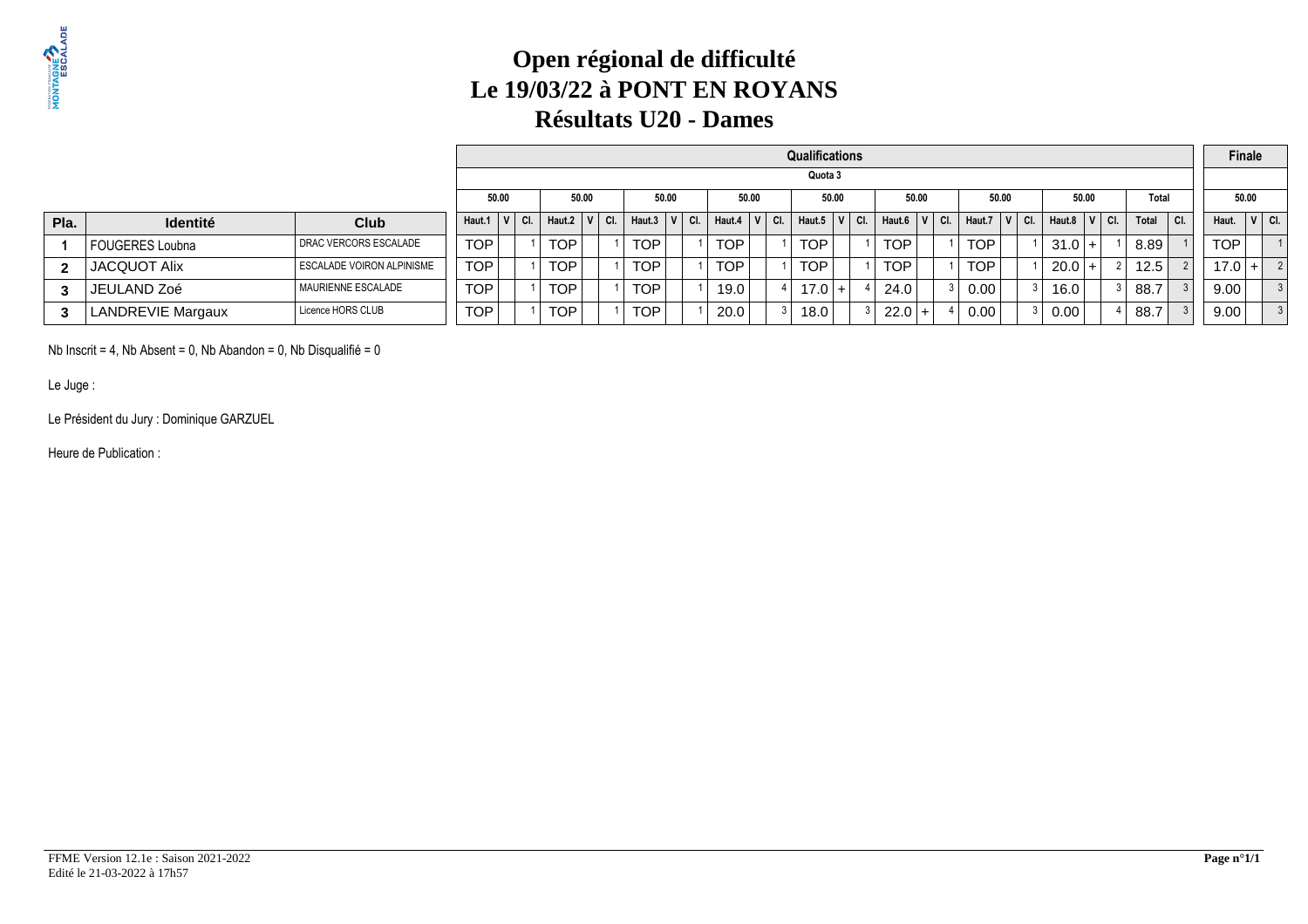### **Open régional de difficulté Le 19/03/22 à PONT EN ROYANSRésultats U20 - Hommes**

|                |                                |                               |            |          |            |                |     |               |     |            |                        | <b>Qualifications</b> |     |                  |           |    |            |           |         |            |           |    |           |     |            | Finale |                 |
|----------------|--------------------------------|-------------------------------|------------|----------|------------|----------------|-----|---------------|-----|------------|------------------------|-----------------------|-----|------------------|-----------|----|------------|-----------|---------|------------|-----------|----|-----------|-----|------------|--------|-----------------|
|                |                                |                               |            |          |            |                |     |               |     |            |                        | Quota 8               |     |                  |           |    |            |           |         |            |           |    |           |     |            |        |                 |
|                |                                |                               | 50.00      |          |            | 50.00          |     | 50.00         |     |            | 50.00                  | 50.00                 |     |                  | 50.00     |    |            | 50.00     |         |            | 50.00     |    | Total     |     |            | 50.00  |                 |
| Pla.           | <b>Identité</b>                | Club                          | Haut.1     | V<br>CI. | Haut.2     | V <sub>1</sub> | CI. | Haut.3<br>v l | CI. | Haut.4     | V<br>CI.               | V<br>Haut.5           | CI. | Haut.6 $ V $ Cl. |           |    | Haut. $7$  |           | $V$ CI. | Haut.8     | $V$ CI.   |    | Total     | CI. | Haut.      |        | $V$ CI.         |
|                | <b>AUBERT MASMOUDI Younes</b>  | <b>ROC EVASION ANNECY</b>     | <b>TOP</b> |          | <b>TOP</b> |                |     | <b>TOP</b>    |     | <b>TOP</b> |                        | <b>TOP</b>            |     | <b>TOP</b>       |           |    | <b>TOP</b> |           |         | <b>TOP</b> |           |    | 324.      |     | <b>TOP</b> |        |                 |
| $\overline{2}$ | <b>HUDAULT Clément</b>         | <b>BRON VERTICAL</b>          | <b>TOP</b> |          | <b>TOP</b> |                |     | <b>TOP</b>    |     | <b>TOP</b> |                        | <b>TOP</b>            |     | <b>TOP</b>       |           |    | 24.0       |           |         | 29.0       |           |    | 649.      |     | $14.0$ +   |        | $\overline{2}$  |
| 3              | <b>DASSONVILLE Antoine</b>     | <b>ESCAPILADE</b>             | <b>TOP</b> |          | <b>TOP</b> |                |     | <b>TOP</b>    |     | <b>TOP</b> |                        | <b>TOP</b>            |     | <b>TOP</b>       |           |    | $22.0 +$   |           |         | 25.0       |           |    | 1124      |     | $14.0 +$   |        | $\overline{2}$  |
| 4              | <b>OUDIN Paul</b>              | <b>ROC EVASION ANNECY</b>     | <b>TOP</b> |          | <b>TOP</b> |                |     | <b>TOP</b>    |     | <b>TOP</b> |                        | <b>TOP</b>            |     | <b>TOP</b>       |           |    | <b>TOP</b> |           |         | 26.0       |           |    | 562.      |     | $13.0$ +   |        |                 |
| 5              | <b>CHEREL Titouan</b>          | <b>B'UP CLERMONT ESCALADE</b> | <b>TOP</b> |          | <b>TOP</b> |                |     | <b>TOP</b>    |     | 0.00       | 13                     | <b>TOP</b>            |     | <b>TOP</b>       |           |    | 19.0       | $+$       |         | 15.0       |           |    | 3655      |     | $13.0$ +   |        |                 |
| 6              | <b>MERMILLOD BLONDIN Jules</b> | <b>TEAM CORTI</b>             | <b>TOP</b> |          | <b>TOP</b> |                |     | <b>TOP</b>    |     | <b>TOP</b> |                        | <b>TOP</b>            |     | <b>TOP</b>       |           |    | 20.0       | $\ddot{}$ |         | 25.0       |           |    | 1654      |     | 8.00       | $+1$   | 6               |
|                | MAILLET Ugo                    | ROYANS ESCALADE VERCORS       | <b>TOP</b> |          | <b>TOP</b> |                |     | <b>TOP</b>    |     | <b>TOP</b> |                        | <b>TOP</b>            |     | <b>TOP</b>       |           |    | 20.0       | $\ddot{}$ |         | 20.0       |           |    | 1787      |     | $8.00$ +   |        | $6\overline{6}$ |
| 8              | <b>LEMAIRE Loic</b>            | MINERAL SPIRIT                | <b>TOP</b> |          | <b>TOP</b> |                |     | <b>TOP</b>    |     | 0.00       | 13                     | <b>TOP</b>            |     | 25.0             |           |    | 22.0       |           |         | 25.0       |           |    | 2974      |     | $8.00$ +   |        | $6\overline{6}$ |
| 9              | <b>CHAKROUN Tommy</b>          | <b>MINERAL SPIRIT</b>         | <b>TOP</b> |          | <b>TOP</b> |                |     | <b>TOP</b>    |     | 0.00       | 13                     | <b>TOP</b>            |     | <b>TOP</b>       |           |    | 19.0       |           | 9       | 15.0       | $\ddot{}$ | 8  | 3877      | - 9 |            |        |                 |
| 10             | <b>BOUVIER Tao</b>             | DRAC VERCORS ESCALADE         | <b>TOP</b> |          | <b>TOP</b> |                |     | <b>TOP</b>    |     | <b>TOP</b> |                        | TOP                   |     | 20.0             | $\ddot{}$ | 10 | 17.0       |           | 10      | 14.0       | $+$       | 10 | 4047      |     |            |        |                 |
| 11             | <b>COTTON Tinaël</b>           | <b>READY TO GRIMPE</b>        | <b>TOP</b> |          | <b>TOP</b> |                |     | <b>TOP</b>    |     | <b>TOP</b> |                        | <b>TOP</b>            |     | 18.0             |           | 11 | $14.0 +$   |           | 12      | 14.0       | $+$       | 10 | 4649      |     |            |        |                 |
| $12 \,$        | <b>JOST Lilian</b>             | DRAC VERCORS ESCALADE         | <b>TOP</b> |          | <b>TOP</b> |                |     | <b>TOP</b>    |     | <b>TOP</b> |                        | <b>TOP</b>            |     | 16.0             | $\ddot{}$ | 12 | 15.0       |           | 11      | 11.0       | $+$       | 12 | 5178      | 12  |            |        |                 |
| 13             | <b>GALMICHE Nicolas</b>        | <b>ARDESCA</b>                | <b>TOP</b> |          | <b>TOP</b> |                |     | <b>TOP</b>    |     | 20.0       | 11                     | 15.0                  | 14  | 16.0             | $+$       | 12 | $10.5$ +   |           | 13      | 11.0       | $+$       | 12 | 1225      | 13  |            |        |                 |
| 14             | <b>HUGUES Hippolyte</b>        | ROYANS ESCALADE VERCORS       | <b>TOP</b> |          | <b>TOP</b> |                |     | <b>TOP</b>    |     | 20.0       | 10 <sup>°</sup><br>$+$ | $21.0$ +              | 13  | 16.0             |           | 14 | 0.00       |           | 14      | 0.00       |           |    | $14$ 1355 | 14  |            |        |                 |
| 15             | <b>BERGASSE Benoit</b>         | V.U.C. MONTAGNE-ESCALADE      | <b>TOP</b> |          | <b>TOP</b> |                |     | 21.0<br>$+$   | 15  | 12.0       | 12                     | 12.0<br>$+$           | 15  | 0.00             |           | 15 | 0.00       |           | 14      | 0.00       |           |    | $14$ 2334 | 15  |            |        |                 |

Nb Inscrit = 15, Nb Absent = 0, Nb Abandon = 0, Nb Disqualifié = 0

Le Juge :

Le Président du Jury : Dominique GARZUEL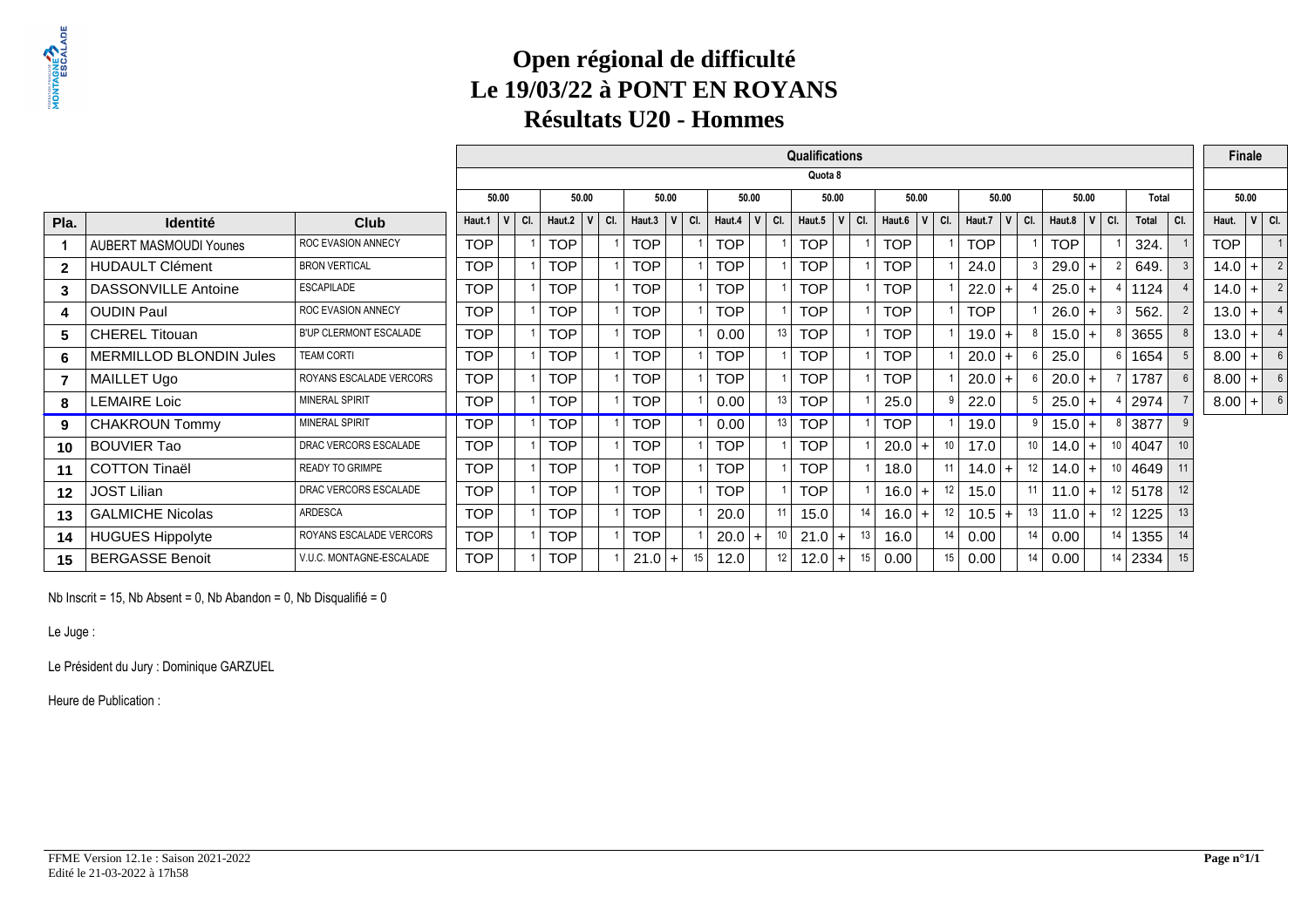# **Open régional de difficulté Le 19/03/22 à PONT EN ROYANSRésultats SENIOR - Dames**

|              |                                 |                                  |            |       |         |            |       |         |            |         |    |               |           | <b>Qualifications</b> |           |     |              |       |     |        |       |         |                  |                |                 |       |     |          | <b>Finale</b> |           |
|--------------|---------------------------------|----------------------------------|------------|-------|---------|------------|-------|---------|------------|---------|----|---------------|-----------|-----------------------|-----------|-----|--------------|-------|-----|--------|-------|---------|------------------|----------------|-----------------|-------|-----|----------|---------------|-----------|
|              |                                 |                                  |            |       |         |            |       |         |            |         |    |               |           | Quota 8               |           |     |              |       |     |        |       |         |                  |                |                 |       |     |          |               |           |
|              |                                 |                                  |            | 50.00 |         |            | 50.00 |         | 50.00      |         |    | 50.00         |           |                       | 50.00     |     |              | 50.00 |     |        | 50.00 |         | 50.00            |                |                 | Total |     |          | 50.00         |           |
| Pla.         | <b>Identité</b>                 | <b>Club</b>                      | Haut.1     |       | V   CI. | Haut. $2$  |       | $V$ CI. | Haut.3     | $V$ CI. |    | Haut.4        | $ V $ CI. | Haut.5                | $ V $ CI. |     | Haut.6 $ V $ |       | CI. | Haut.7 |       | $V$ CI. | Haut.8 $ V $ Cl. |                |                 | Total | CI. | Haut.    |               | $ v $ CI. |
|              | ALLIBE Maëlle                   | ESCALADE VOIRON ALPINISME        | <b>TOP</b> |       |         | <b>TOP</b> |       |         | <b>TOP</b> |         |    | <b>TOP</b>    |           | <b>TOP</b>            |           |     | 20.0         |       |     | 10.0   | $+$   |         | $11.0 +$         |                |                 | 425.  |     | $19.0 +$ |               |           |
| $\mathbf{2}$ | <b>CALLIET Octavie</b>          | <b>MINERAL SPIRIT</b>            | 8.00       |       |         | TOP        |       |         | 0.00       |         | 12 | <b>TOP</b>    |           | 21.0                  | $+$       |     | TOP.         |       |     | 14.0   |       |         | $25.0 +$         |                |                 | 496.  |     | $19.0 +$ |               |           |
| 3            | <b>DESHAYES Louna</b>           | MINERAL SPIRIT                   | 0.00       |       | 10 I    | <b>TOP</b> |       |         | <b>TOP</b> |         |    | <b>TOP</b>    |           | <b>TOP</b>            |           |     | <b>TOP</b>   |       |     | 22.0   |       |         | <b>TOP</b>       |                |                 | 78.9  |     | 17.0     |               |           |
| 4            | <b>CHAKROUN Emi</b>             | LYON ESCALADE SPORTIVE           | 0.00       |       | 10 I    | <b>TOP</b> |       |         | <b>TOP</b> |         |    | <b>TOP</b>    |           | <b>TOP</b>            |           |     | 21.0         |       |     | 20.0   |       |         | $25.0+$          |                |                 | 249.  |     | $15.0$ + |               |           |
| 5            | <b>BONNET Jennifer</b>          | <b>CLUB MONTAGNE ET ESCALADE</b> | <b>TOP</b> |       |         | <b>TOP</b> |       |         | <b>TOP</b> |         |    | <b>TOP</b>    |           | <b>TOP</b>            |           |     | 18.0         |       |     | 13.0   |       |         | 8.00             |                |                 | 485.  |     | $11.0$ + |               |           |
| 6            | <b>LACROUTE Coline</b>          | LYON ESCALADE SPORTIVE           | <b>TOP</b> |       |         | <b>TOP</b> |       |         | <b>TOP</b> |         |    | <b>TOP</b>    |           | <b>TOP</b>            |           |     | $15.0$ +     |       |     | 0.00   |       |         | 9.00             |                |                 | 752.  |     | $6.00$ + |               |           |
|              | <b>CANTIN Léane</b>             | <b>BREDAROC</b>                  | 0.00       |       | 10 I    | <b>TOP</b> |       |         | <b>TOP</b> |         |    | <b>TOP</b>    |           | <b>TOP</b>            |           |     | 20.0         | $+$   |     | 10.0   | $+$   |         | 7.00             | $\overline{+}$ |                 | 921.  |     | 6.00     | $+$           |           |
| 8            | <b>OUDAR Sophie</b>             | DRAC VERCORS ESCALADE            | TOP        |       |         | <b>TOP</b> |       |         | <b>TOP</b> |         |    | 17.0<br>$\pm$ |           | 20.0                  |           | 9   | 14.0         |       |     | 10.0   | $+$   |         | 8.00             |                |                 | 1741  |     | $6.00$ + |               |           |
| 9            | <b>CHAKROUN Zoé</b>             | <b>MINERAL SPIRIT</b>            | TOP.       |       |         | <b>TOP</b> |       |         | 21.0       |         |    | <b>TOP</b>    |           | 21.0                  | $+$       |     | $15.0$ +     |       |     | 0.00   |       | 8       | $7.00 +$         |                | 8               | 2095  |     |          |               |           |
| 10           | <b>BALAGUER Loreen</b>          | C.E.S.A.M.                       | TOP        |       |         | <b>TOP</b> |       |         | 20.0       |         | 10 | 19.0          | 9         | 9.00                  | $+$       | 10  | 10.0         |       | 10  | 0.00   |       | 8       | 0.00             |                | 10 <sup>1</sup> | 4994  |     |          |               |           |
| 11           | <b>IANNUZZI Séverine Ornell</b> | <b>CLIMB UP CHAMBÉRY</b>         | <b>TOP</b> |       |         | <b>TOP</b> |       |         | 21.0       |         |    | 17.0          |           | 9.00                  | $+$       | 10  | 0.00         |       | 11  | 0.00   |       |         | 0.00             |                | 10              | 5459  |     |          |               |           |
| $12 \,$      | QUILLACQ Laetitia               | V.U.C. MONTAGNE-ESCALADE         | 20.0       |       | 8       | 14.0       |       |         | 4.00       |         | 11 | 0.00          | 12        | 6.00                  |           | 12. | 0.00         |       | 11  | 0.00   |       |         | 0.00             |                | 10              | 1386  |     |          |               |           |

Nb Inscrit = 12, Nb Absent = 0, Nb Abandon = 0, Nb Disqualifié = 0

Le Juge :

Le Président du Jury : Dominique GARZUEL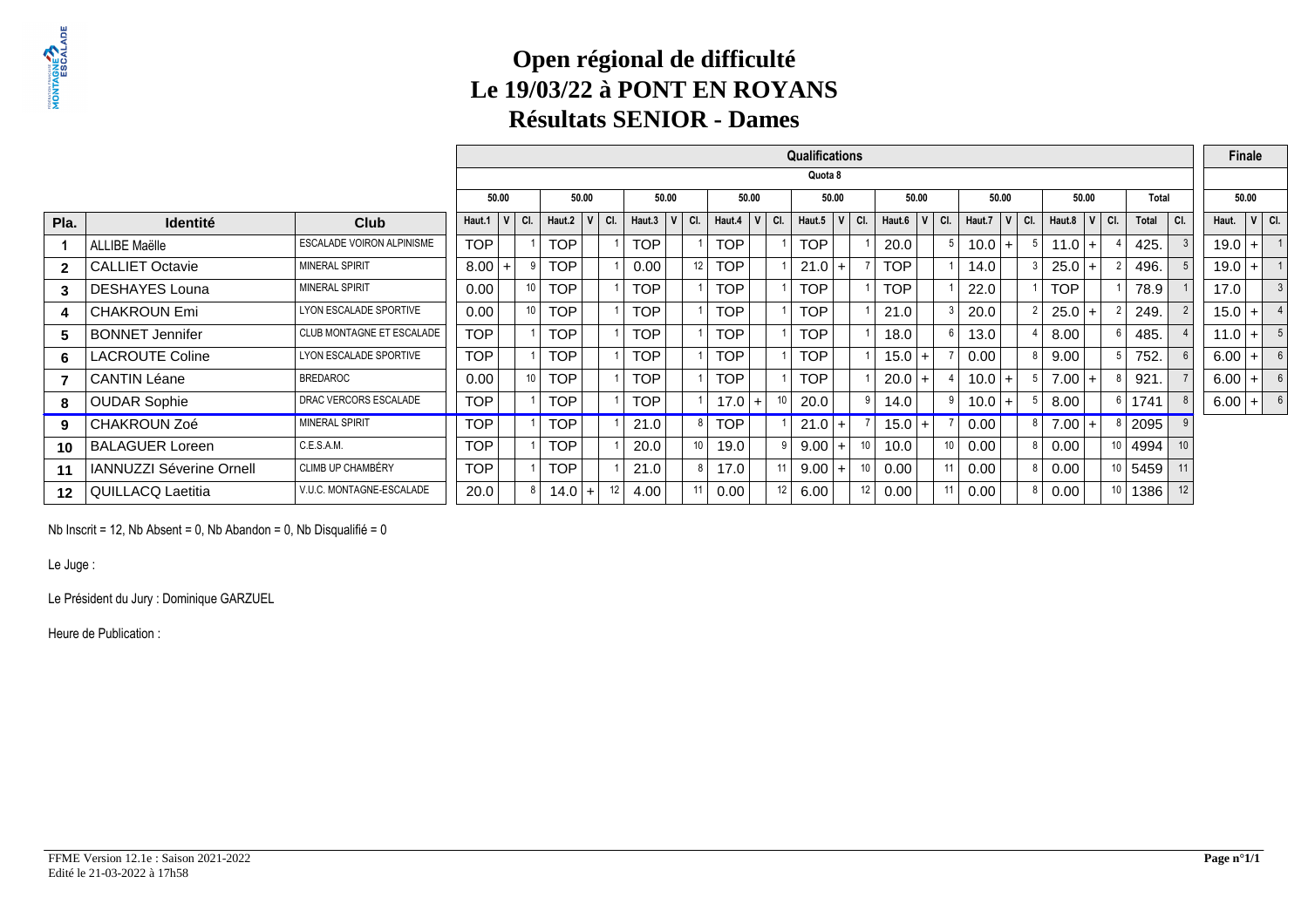# **Open régional de difficulté Le 19/03/22 à PONT EN ROYANSRésultats SENIOR - Hommes**

|                |                                |                                  |            |              |                 |            |                           |     |                                |     |                   |                 | <b>Qualifications</b> |           |                  |       |    |                    |       |     |                  |                |    |           |       |       | <b>Finale</b> |                  |
|----------------|--------------------------------|----------------------------------|------------|--------------|-----------------|------------|---------------------------|-----|--------------------------------|-----|-------------------|-----------------|-----------------------|-----------|------------------|-------|----|--------------------|-------|-----|------------------|----------------|----|-----------|-------|-------|---------------|------------------|
|                |                                |                                  |            |              |                 |            |                           |     |                                |     |                   |                 | Quota 8               |           |                  |       |    |                    |       |     |                  |                |    |           |       |       |               |                  |
|                |                                |                                  | 50.00      |              |                 | 50.00      |                           |     | 50.00                          |     | 50.00             |                 | 50.00                 |           |                  | 50.00 |    |                    | 50.00 |     |                  | 50.00          |    | Total     |       |       | 50.00         |                  |
| Pla.           | <b>Identité</b>                | Club                             | Haut.1     | $\mathbf{V}$ | CI.             | Haut.2     | $\overline{(\mathbf{V})}$ | CI. | $ \hat{\mathbf{V}} $<br>Haut.3 | CI. | Haut.4 $ V $      | CI.             | Haut.5 $ V $ Cl.      |           | Haut.6 $ V $ Cl. |       |    | Haut.7 $\ V\ $ Cl. |       |     | Haut.8 $ V $ Cl. |                |    | Total     | l cı. | Haut. |               | $ v $ ci.        |
|                | <b>BOUKANDJA BATHOL Justin</b> | ESCAPADE CLUB ROMANAIS PE        | <b>TOP</b> |              |                 | 0.00       |                           | 17  | 0.00                           | 17  | <b>TOP</b>        |                 | <b>TOP</b>            |           | <b>TOP</b>       |       |    | <b>TOP</b>         |       |     | 24.0             |                |    | 974.      |       | 30.0  |               | $\overline{1}$   |
| $\overline{2}$ | <b>ABRIAT Etienne</b>          | LA DEGAINE ESCALADE ET MON       | <b>TOP</b> |              |                 | 0.00       |                           | 17  | 0.00                           | 17  | <b>TOP</b>        |                 | <b>TOP</b>            |           | <b>TOP</b>       |       |    | <b>TOP</b>         |       |     | 23.0             | $+$            |    | 1288      |       | 27.0  | $+$           | $\overline{2}$   |
| 3              | <b>SAGER Lukas</b>             | <b>MINERAL SPIRIT</b>            | <b>TOP</b> |              |                 | <b>TOP</b> |                           |     | <b>TOP</b>                     |     | 0.00              | 13              | <b>TOP</b>            |           | $10.0$ +         |       |    | <b>TOP</b>         |       |     | 23.0             | $+$            | 3  | 1748      |       | 27.0  |               | $\overline{3}$   |
| 4              | <b>MONET Morgan</b>            | DRAC VERCORS ESCALADE            | 0.00       |              | 16 <sup>1</sup> | <b>TOP</b> |                           |     | 0.00                           | 17  | <b>TOP</b>        |                 | <b>TOP</b>            |           | $20.0 +$         |       |    | <b>TOP</b>         |       |     | 18.0             | $+$            | 6  | 2353      |       | 23.0  | $+$           | $\overline{4}$   |
| 5              | <b>CLAUDE Mael</b>             | DRAC VERCORS ESCALADE            | <b>TOP</b> |              |                 | <b>TOP</b> |                           |     | <b>TOP</b>                     |     | <b>TOP</b>        |                 | 0.00                  | 15        | $19.0 +$         |       | -5 | $26.0 +$           |       | - 8 | 24.0             | $\overline{+}$ |    | 1313      |       | 20.0  | $+$           | 5                |
| 6              | <b>LOSKOUTOFF Alexis</b>       | <b>ESCALADE VOIRON ALPINISME</b> | <b>TOP</b> |              |                 | <b>TOP</b> |                           |     | 0.00                           | 17  | <b>TOP</b>        |                 | <b>TOP</b>            |           | 11.0             | $+$   | 6  | $29.0 +$           |       |     | 15.0             | $\ddot{}$      |    | 3038      |       | 20.0  |               | $6 \overline{6}$ |
| $\overline{7}$ | <b>FOREST Antonin</b>          | ROC EVASION ANNECY               | <b>TOP</b> |              |                 | <b>TOP</b> |                           |     | <b>TOP</b>                     |     | 0.00              | 13              | <b>TOP</b>            |           | <b>TOP</b>       |       |    | <b>TOP</b>         |       |     | 21.0             |                | .5 | 1079      |       | 18.0  |               |                  |
| 8              | MIGEVANT Roman                 | CHAMBERY ESCALADE                | <b>TOP</b> |              |                 | <b>TOP</b> |                           |     | <b>TOP</b>                     |     | <b>TOP</b>        |                 | 13.0                  | 14<br>$+$ | 10.0             |       | 9  | <b>TOP</b>         |       |     | 14.0             | $\ddot{}$      | g  | 3296      |       | 11.5  |               | 8                |
| 9              | <b>PATIN Victor</b>            | MINERAL SPIRIT                   | <b>TOP</b> |              |                 | <b>TOP</b> |                           |     | <b>TOP</b>                     |     | 0.00              | 13 <sup>1</sup> | <b>TOP</b>            |           | $10.0 +$         |       |    | 18.0               | $+$   | 11  | 15.0             | $+$            |    | 4536      |       |       |               |                  |
| 10             | <b>AVRIL Antoine</b>           | DRAC VERCORS ESCALADE            | <b>TOP</b> |              |                 | <b>TOP</b> |                           |     | <b>TOP</b>                     |     | 0.00              | 13 <sup>1</sup> | <b>TOP</b>            |           | 10.0             |       | q  | 23.0               | $+$   |     | 11.0             |                | 11 | 5738      | 10    |       |               |                  |
| 11             | <b>DALIGAULT Pablo</b>         | CHAMBERY ESCALADE                | <b>TOP</b> |              |                 | 0.00       |                           | 17  | <b>TOP</b>                     |     | <b>TOP</b>        |                 | 20.0                  | $\ddot{}$ | 10.0             |       | q  | $22.0 +$           |       | 10  | 12.0             | $+$            | 10 | 7161      | 11    |       |               |                  |
| $12 \,$        | <b>LE GRAND Thibault</b>       | <b>MINERAL SPIRIT</b>            | 0.00       |              | 16              | <b>TOP</b> |                           |     | <b>TOP</b>                     |     | <b>TOP</b>        |                 | 15.0                  | $+$       | 9.00             |       | 13 | 0.00               |       | 15  | 0.00             |                |    | 13   1547 | 12    |       |               |                  |
| 13             | CAILLON Joan                   | <b>MIGMATITE</b>                 | <b>TOP</b> |              |                 | <b>TOP</b> |                           |     | <b>TOP</b>                     |     | 0.00              | 13              | 15.0                  | 11<br>$+$ | $8.00 +$         |       | 14 | 14.0               |       | 13  | 0.00             |                |    | 13   1653 | 13    |       |               |                  |
| 14             | LéO Durand                     | Licence HORS CLUB                | 0.00       |              | 16 <sup>1</sup> | 0.00       |                           | 17  | <b>TOP</b>                     |     | <b>TOP</b>        |                 | 15.0                  | 13        | $9.00 +$         |       | 12 | 14.5               |       | 12  | 8.00             |                |    | $12$ 1697 | 14    |       |               |                  |
| 15             | <b>FILHOL Guilhaume</b>        | CHAMBERY ESCALADE                | <b>TOP</b> |              |                 | <b>TOP</b> |                           |     | <b>TOP</b>                     |     | 0.00              | 13              | 16.0                  | 10        | 6.00             | $+$   | 18 | 11.0               |       | 14  | 0.00             |                | 13 | 1753      | 15    |       |               |                  |
| 16             | <b>GARNIER Nathan</b>          | <b>ESCAPILADE</b>                | <b>TOP</b> |              |                 | <b>TOP</b> |                           |     | <b>TOP</b>                     |     | 13.0<br>$\ddot{}$ | 12              | 0.00                  | 15        | 8.00             | $+$   | 14 | 0.00               |       | 15  | 0.00             |                | 13 | 2018      | 16    |       |               |                  |
| 17             | SERRIPIERRI Timéo              | V.U.C. MONTAGNE-ESCALADE         | 0.00       |              | 16              | <b>TOP</b> |                           |     | <b>TOP</b>                     |     | TOP               |                 | 0.00                  | 15        | 8.00             | $+$   | 14 | 0.00               |       | 15  | 0.00             |                | 13 | 2049      | 17    |       |               |                  |
| 18             | <b>DESTEFANO Justin</b>        | V.U.C. MONTAGNE-ESCALADE         | <b>TOP</b> |              |                 | <b>TOP</b> |                           |     | 14.0<br>$+$                    | 14  | 0.00              | 13              | 0.00                  | 15        | 0.00             |       | 19 | 0.00               |       | 15  | 0.00             |                |    | 13   3884 | 18    |       |               |                  |
| 19             | <b>TRAVERSIER Bryan</b>        | V.U.C. MONTAGNE-ESCALADE         | 0.00       |              | 16              | <b>TOP</b> |                           |     | 14.0<br>$+$                    | 14  | 14.0              | 11              | 0.00                  | 15        | 7.00             | $+$   | 17 | 0.00               |       | 15  | 0.00             |                | 13 | 4441      | 19    |       |               |                  |
| 20             | <b>CORDOLA Thomas</b>          | CLUB ESCALADE LA GRIMPE          | <b>TOP</b> |              |                 | 16.0       |                           | 16  | 7.00<br>$+$                    | 16  | 0.00              | 13              | 0.00                  | 15        | 0.00             |       | 19 | 0.00               |       | 15  | 0.00             |                | 13 | 5770      | 20    |       |               |                  |

Nb Inscrit = 20, Nb Absent = 0, Nb Abandon = 0, Nb Disqualifié = 0

Le Juge :

Le Président du Jury : Dominique GARZUEL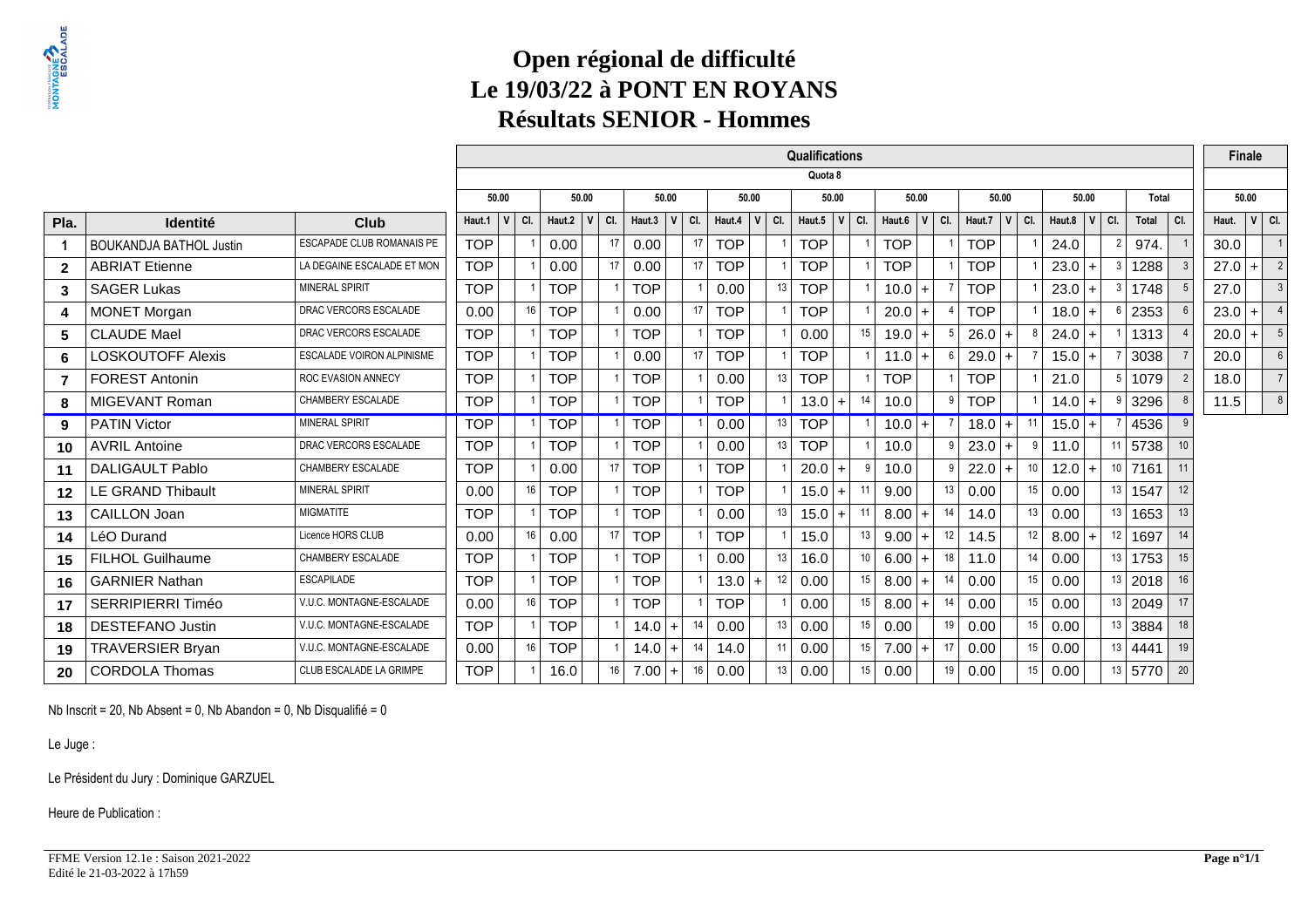

# **Open régional de difficulté Le 19/03/22 à PONT EN ROYANSRésultats VETERAN - Dames**

|      |                    |                          |            | Qualifications<br>Quota 2<br>50.00<br>50.00<br>50.00<br>50.00<br>50.00<br>50.00<br>50.00<br>Total<br>50.00<br>  CI.<br>Haut.6 $ V $ Cl.<br>Haut.7 $ V $ Cl. $ $<br>! Cl.∶<br>$V$ $C$ I.<br>$ V $ CI.<br>Total<br>CI.<br>$V$ $C$ .<br>Haut.8 $ V $<br>Haut.3<br>Haut.5<br>CI.<br>Haut.4<br>Haut.2<br>TOP <sub>L</sub> |      |  |  |      |  |      |  |  |          |  |      |  | Finale   |  |      |  |      |  |       |         |  |
|------|--------------------|--------------------------|------------|----------------------------------------------------------------------------------------------------------------------------------------------------------------------------------------------------------------------------------------------------------------------------------------------------------------------|------|--|--|------|--|------|--|--|----------|--|------|--|----------|--|------|--|------|--|-------|---------|--|
|      |                    |                          |            |                                                                                                                                                                                                                                                                                                                      |      |  |  |      |  |      |  |  |          |  |      |  |          |  |      |  |      |  |       |         |  |
|      |                    |                          |            |                                                                                                                                                                                                                                                                                                                      |      |  |  |      |  |      |  |  |          |  |      |  |          |  |      |  |      |  | 50.00 |         |  |
| Pla. | <b>Identité</b>    | <b>Club</b>              | Haut.1     |                                                                                                                                                                                                                                                                                                                      |      |  |  |      |  |      |  |  |          |  |      |  |          |  |      |  |      |  | Haut. | $V$ CI. |  |
|      | DUBOIS Nathalie    | V.U.C. MONTAGNE-ESCALADE | <b>TOP</b> |                                                                                                                                                                                                                                                                                                                      | TOP  |  |  | 13.0 |  |      |  |  | $13.0 +$ |  | 24.0 |  | 9.00     |  | 19.0 |  | 1.73 |  | TOP   |         |  |
|      | <b>CHUET Laure</b> | C.A.F. HORIZON VERTICAL  | <b>TOP</b> |                                                                                                                                                                                                                                                                                                                      | 20.0 |  |  | 10.0 |  | 21.0 |  |  | 13.0     |  | 22.0 |  | $9.00 +$ |  | 0.00 |  | 9.80 |  | 22.0  |         |  |

Nb Inscrit = 2, Nb Absent = 0, Nb Abandon = 0, Nb Disqualifié = 0

Le Juge :

Le Président du Jury : Dominique GARZUEL